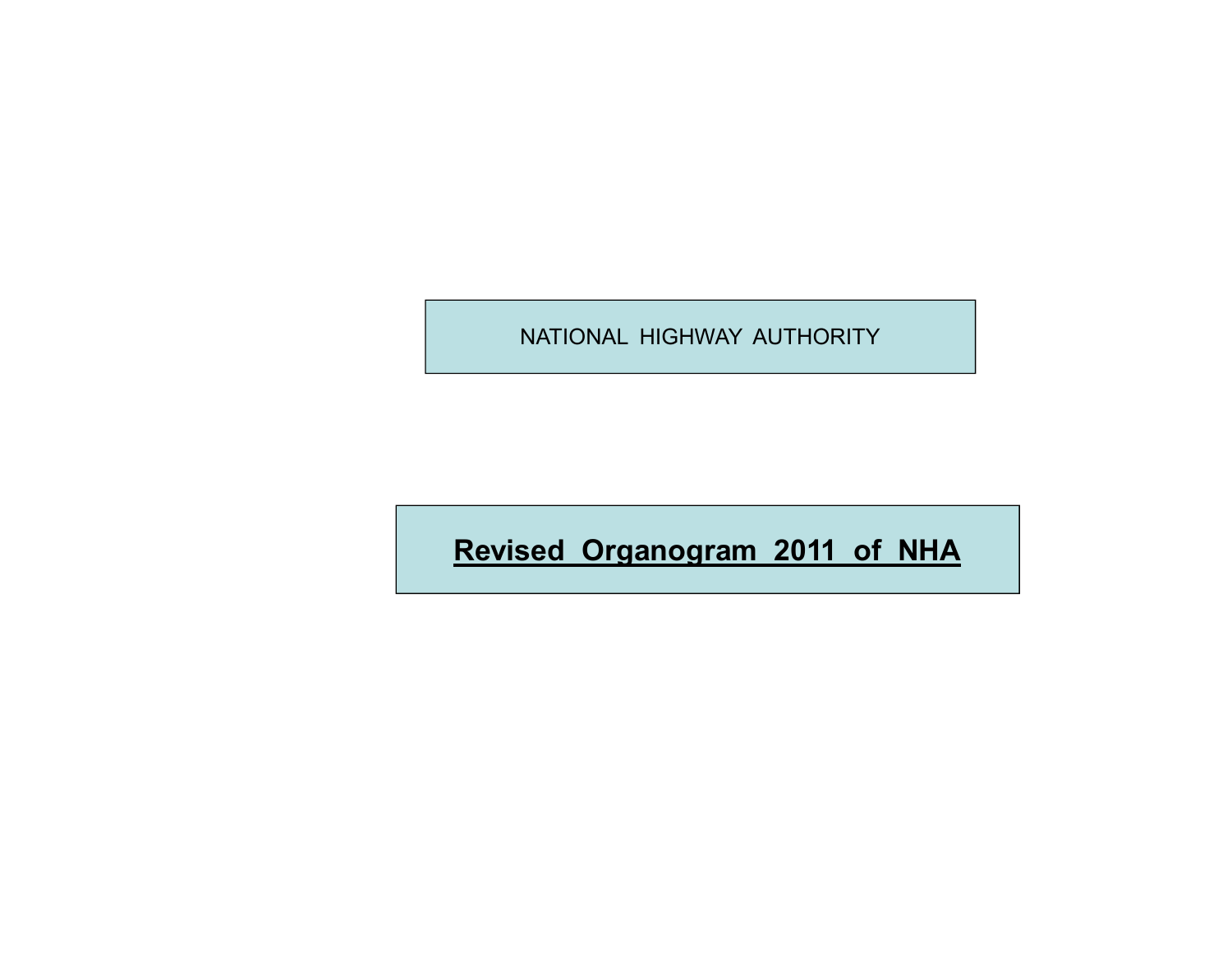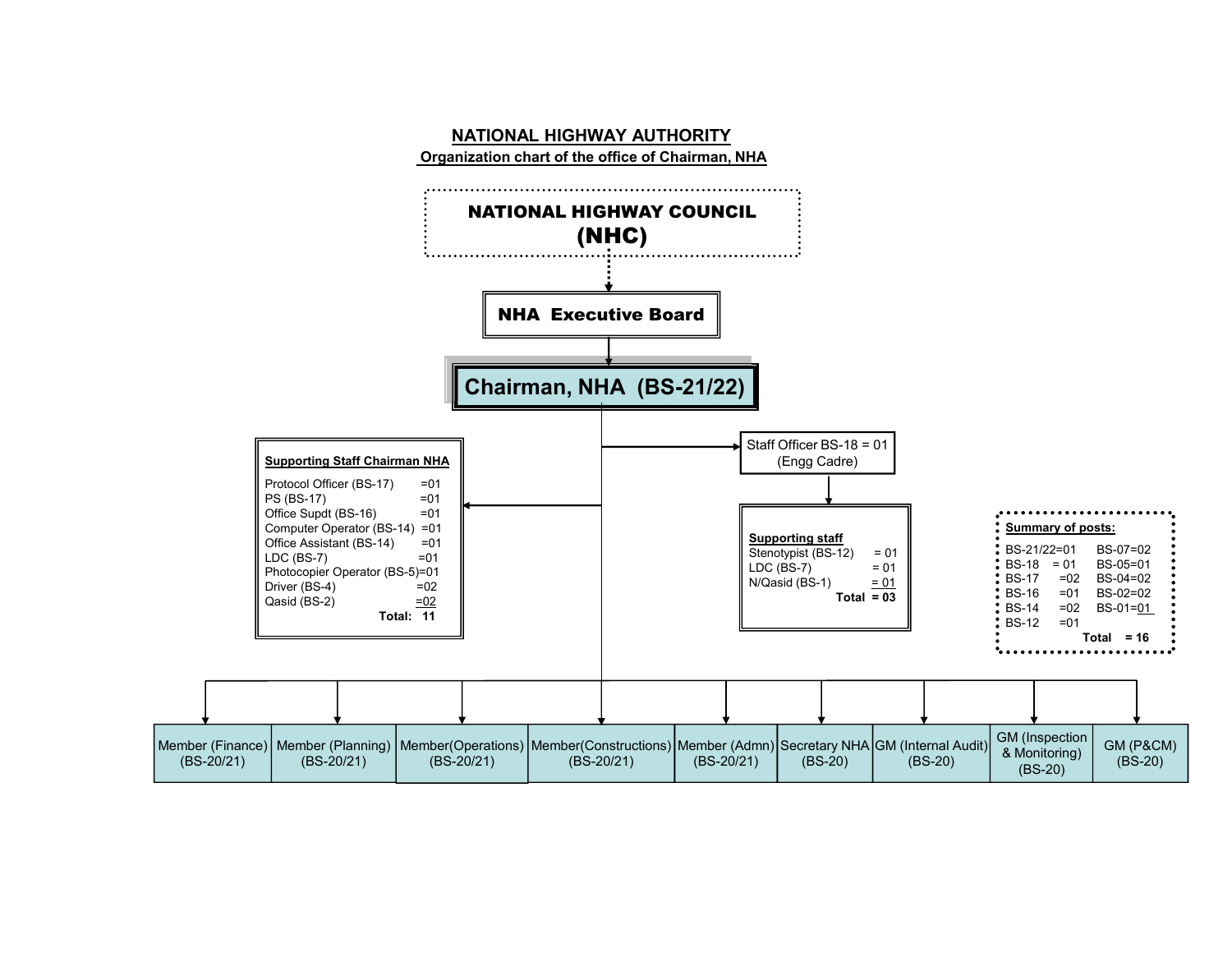# **NATIONAL HIGHWAY AUTHORITY Organization chart of the office of Secretary, NHA under Chairman, NHA**

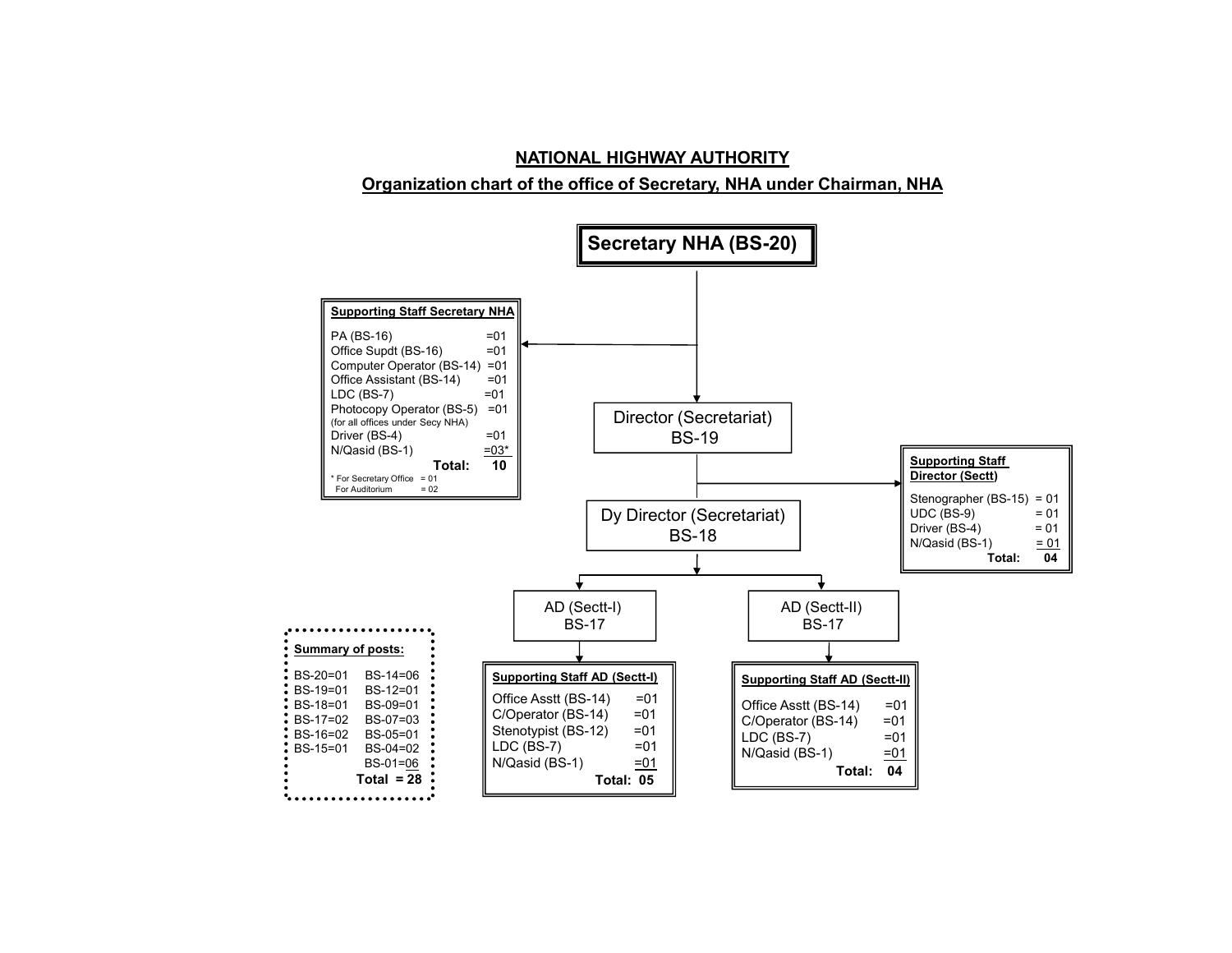**Organization chart of the office of GM (Internal Audit) under Chairman NHA**

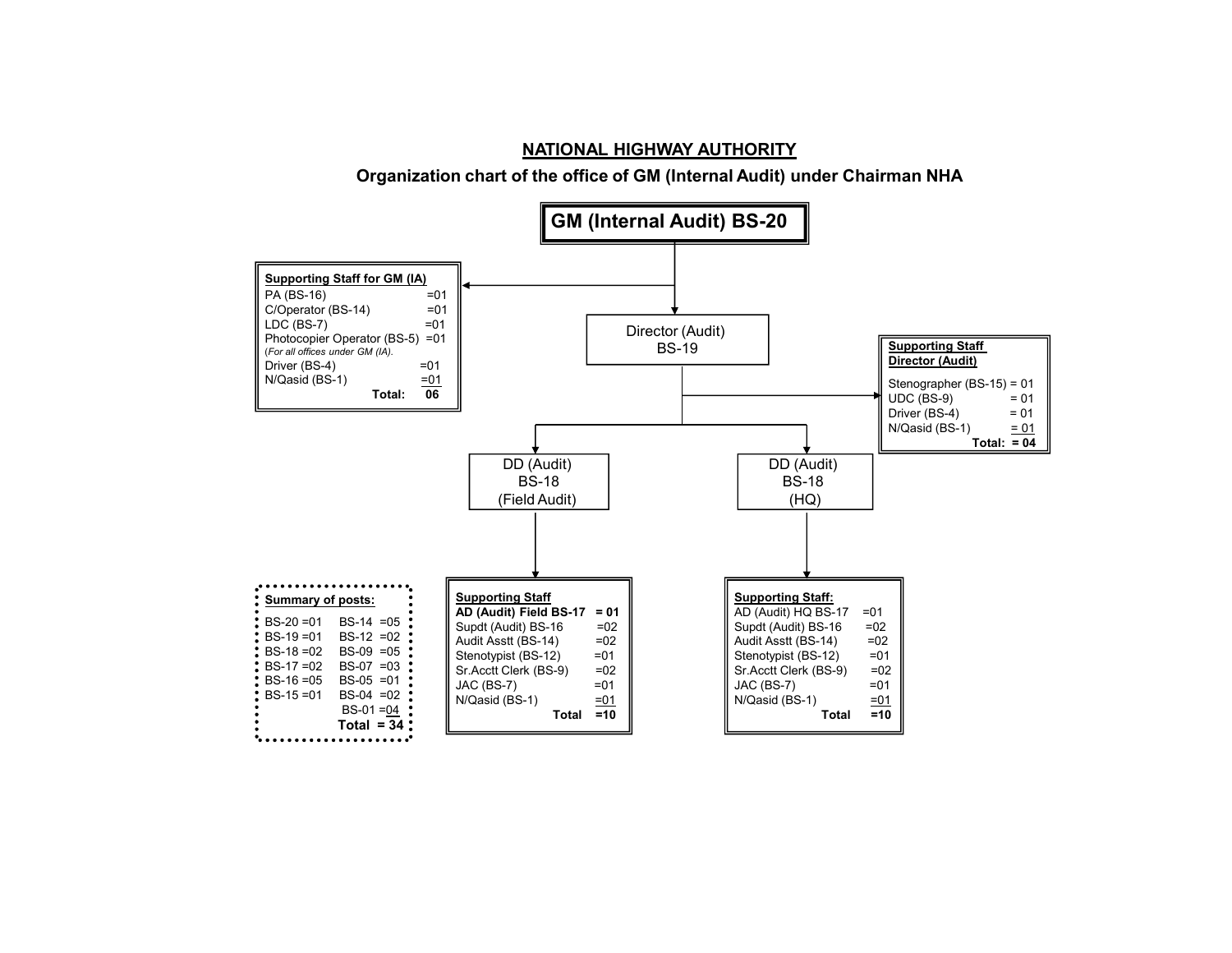**Organization chart of the office of GM (Inspection & Monitoring (BS-20) under Chairman NHA**

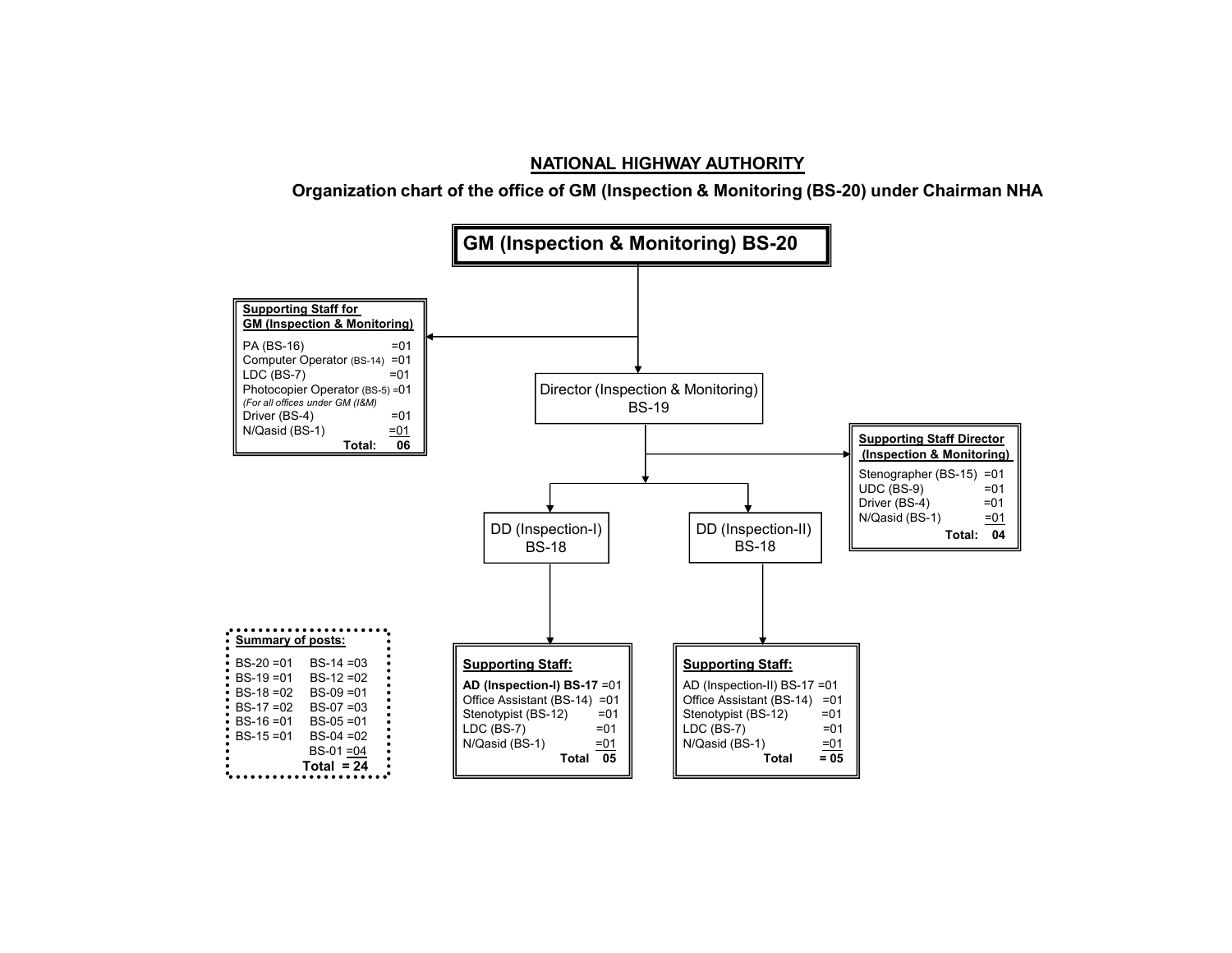**Organization chart of the office of GM (P&CM) BS-20 under Member (Ops) NHA**

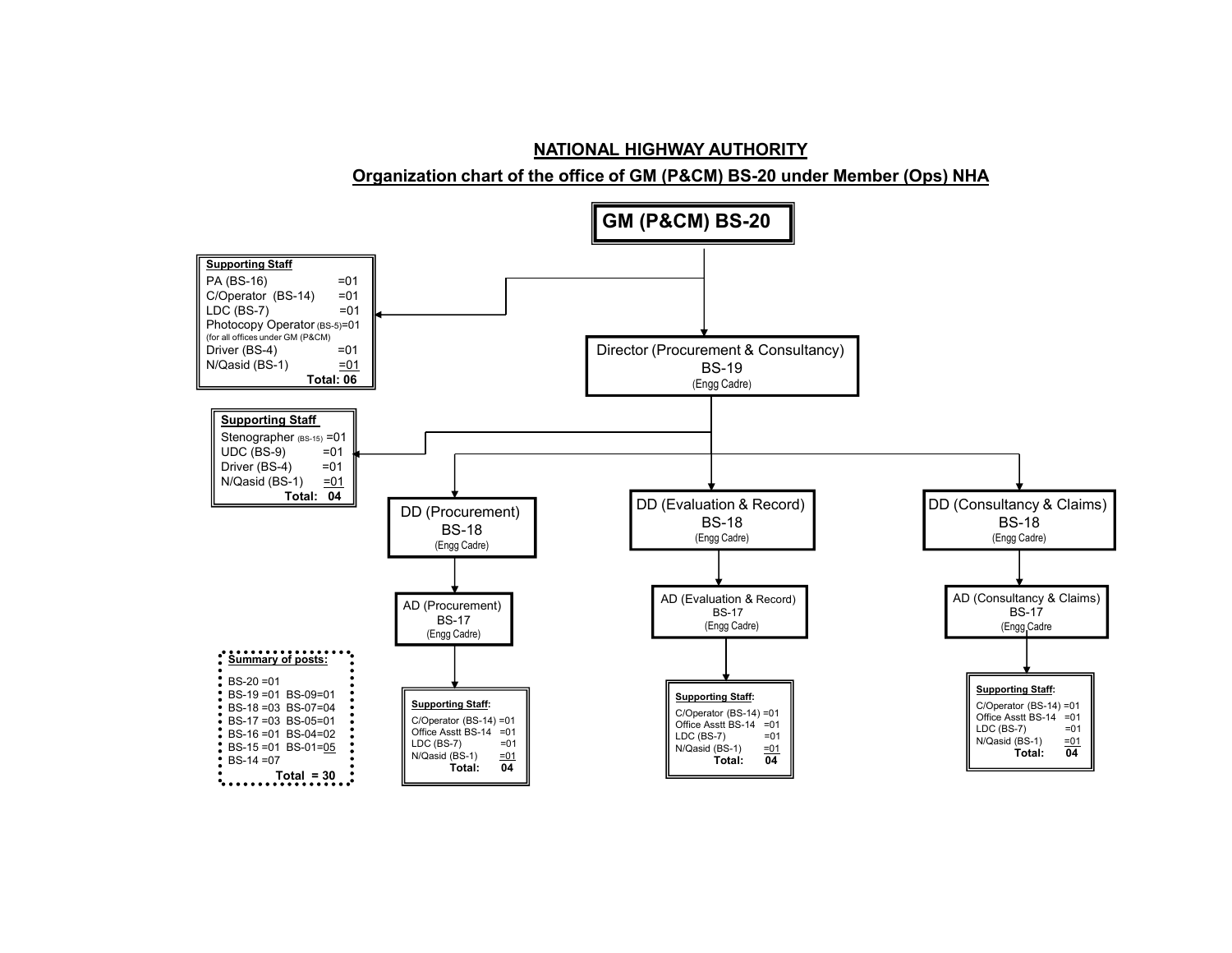# **Organization chart of the office of Member (Planning) BS-20**/**21 under Chairman, NHA**

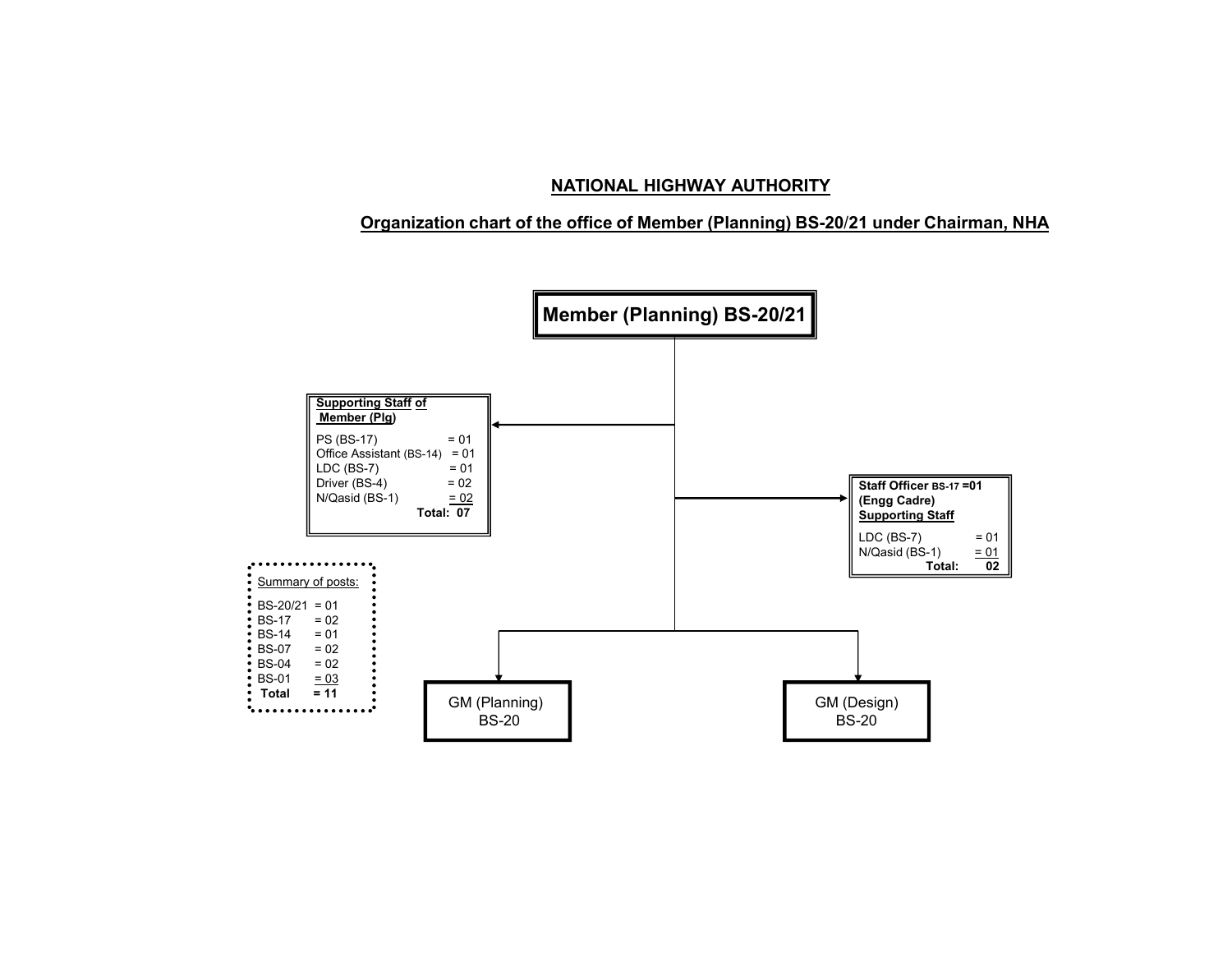**Organization chart of the office of GM (Planning) BS-20 under Member (Planning)**

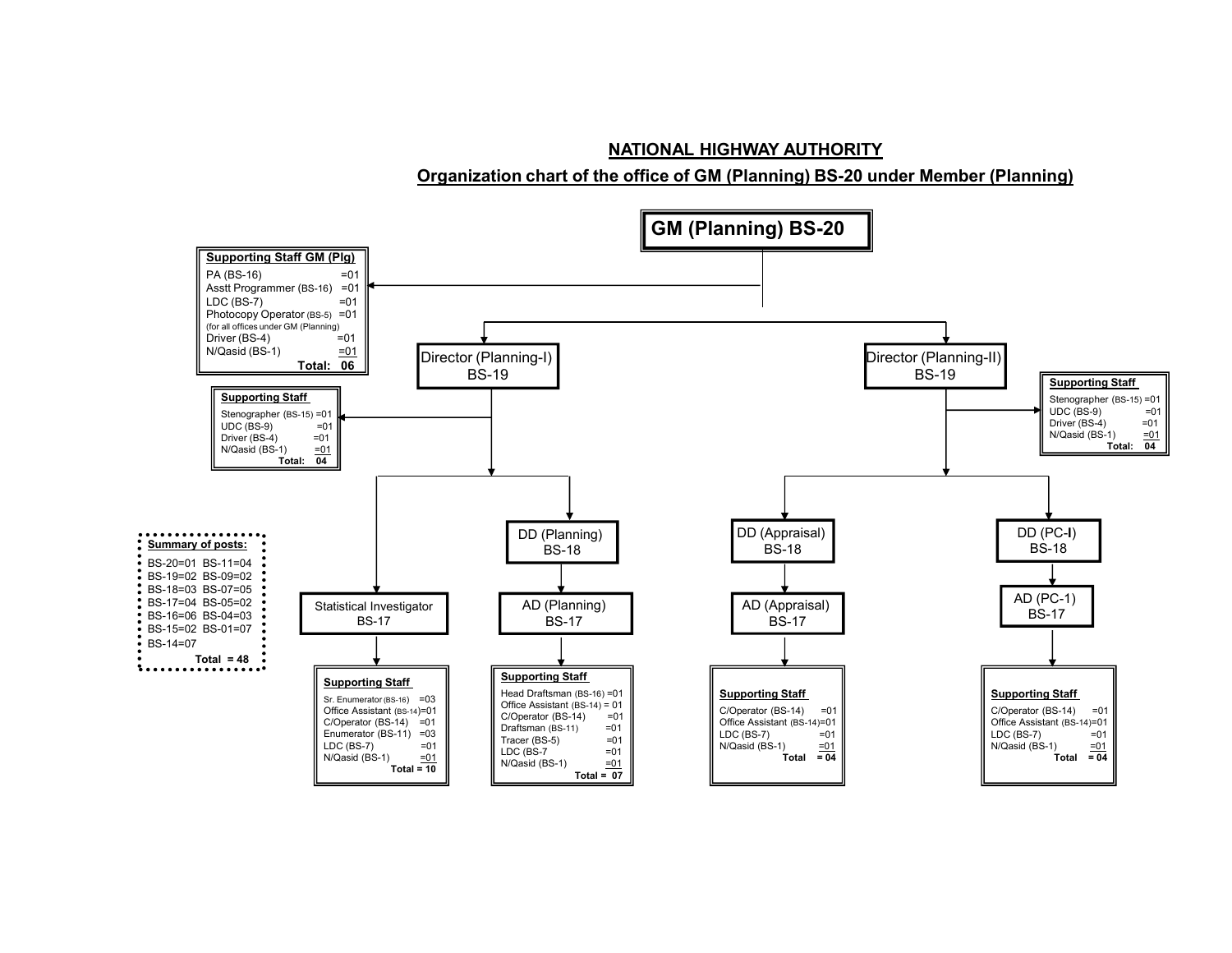## **Organization chart of the office of GM (Design) BS-20 under Member (Planning)**

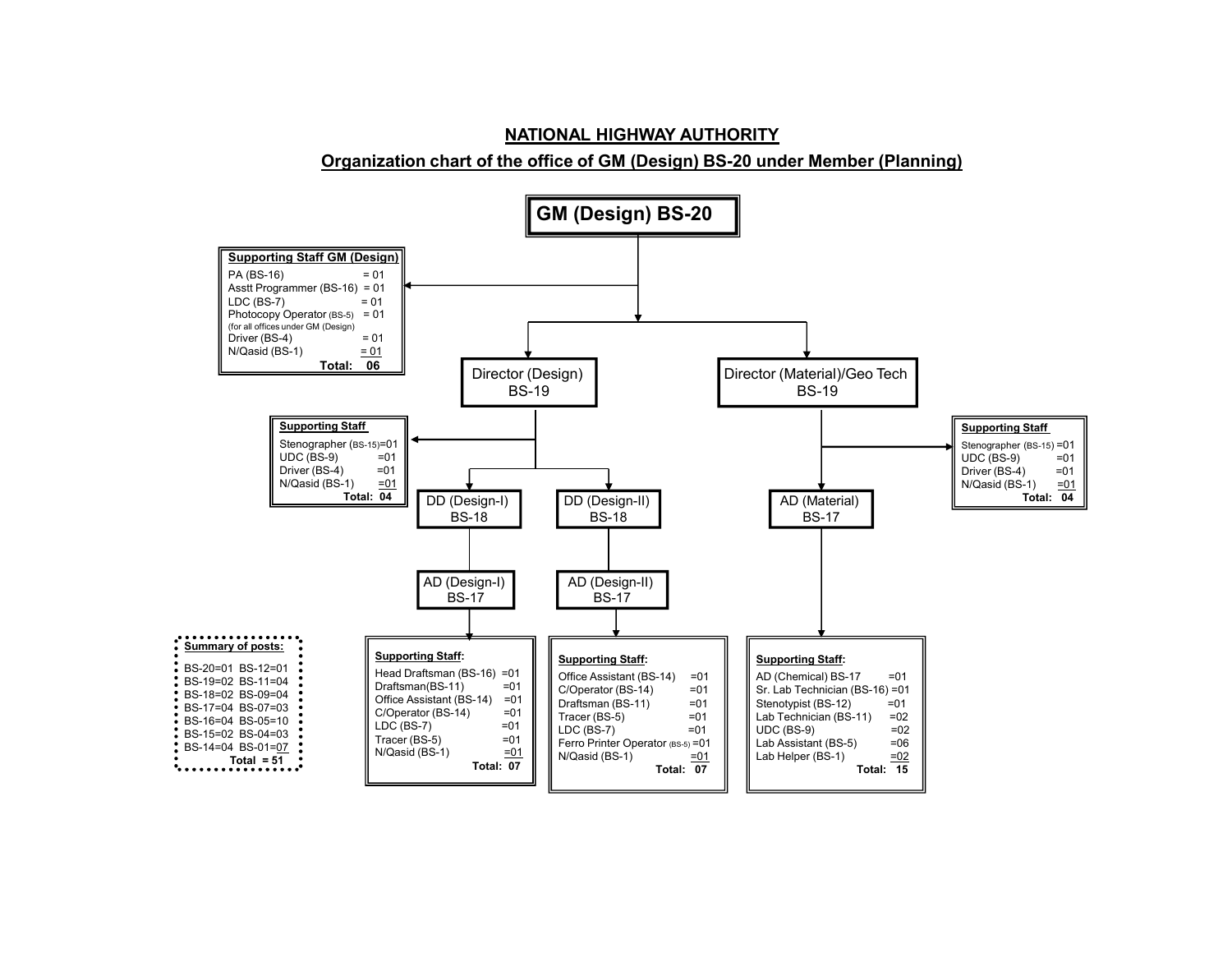# **Organization chart of the office of Member (Operations) BS-20/21 under Chairman NHA**

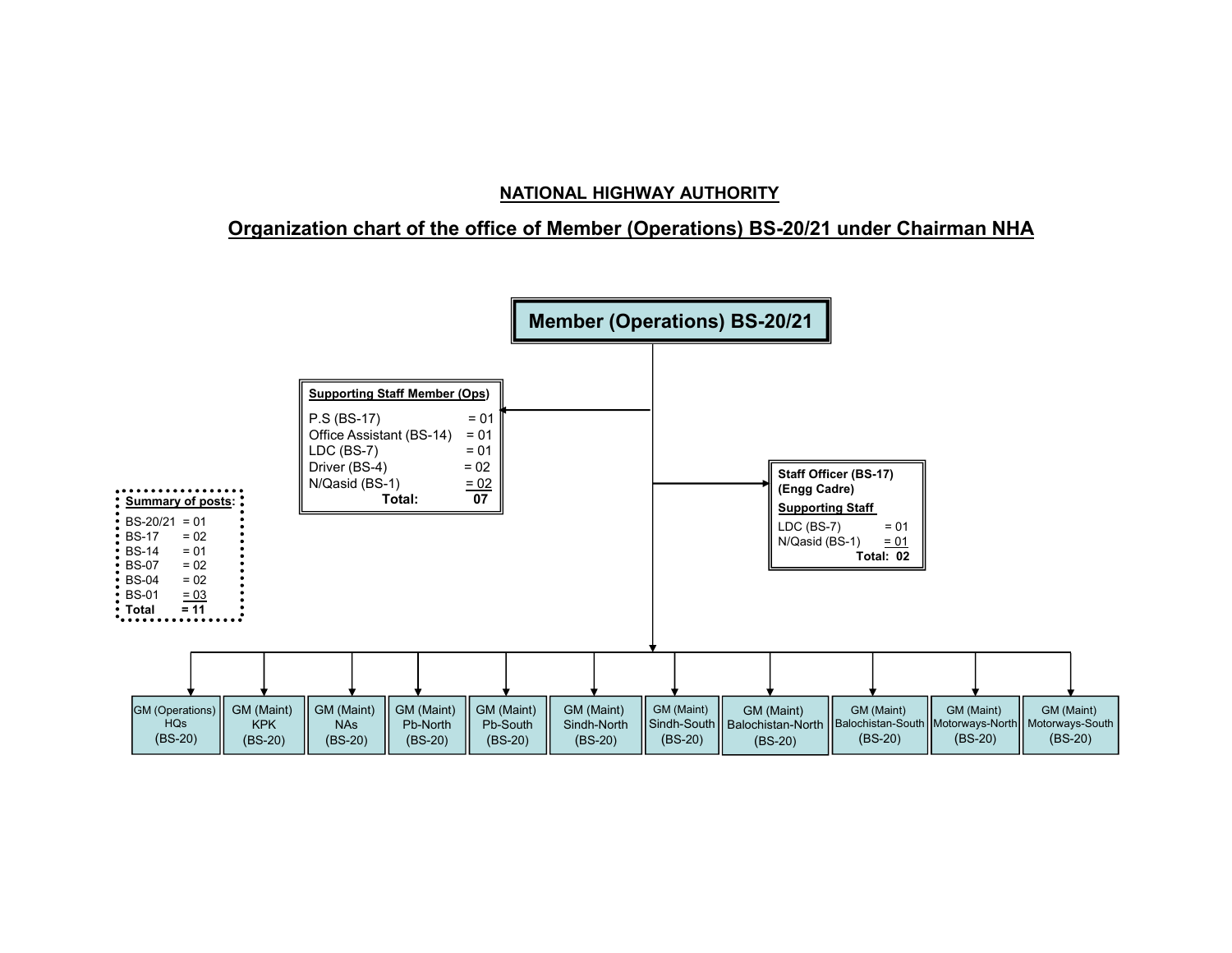**Organization chart of the office of GM (Revenue) NHA HQs BS-20 under Member (Finance)**

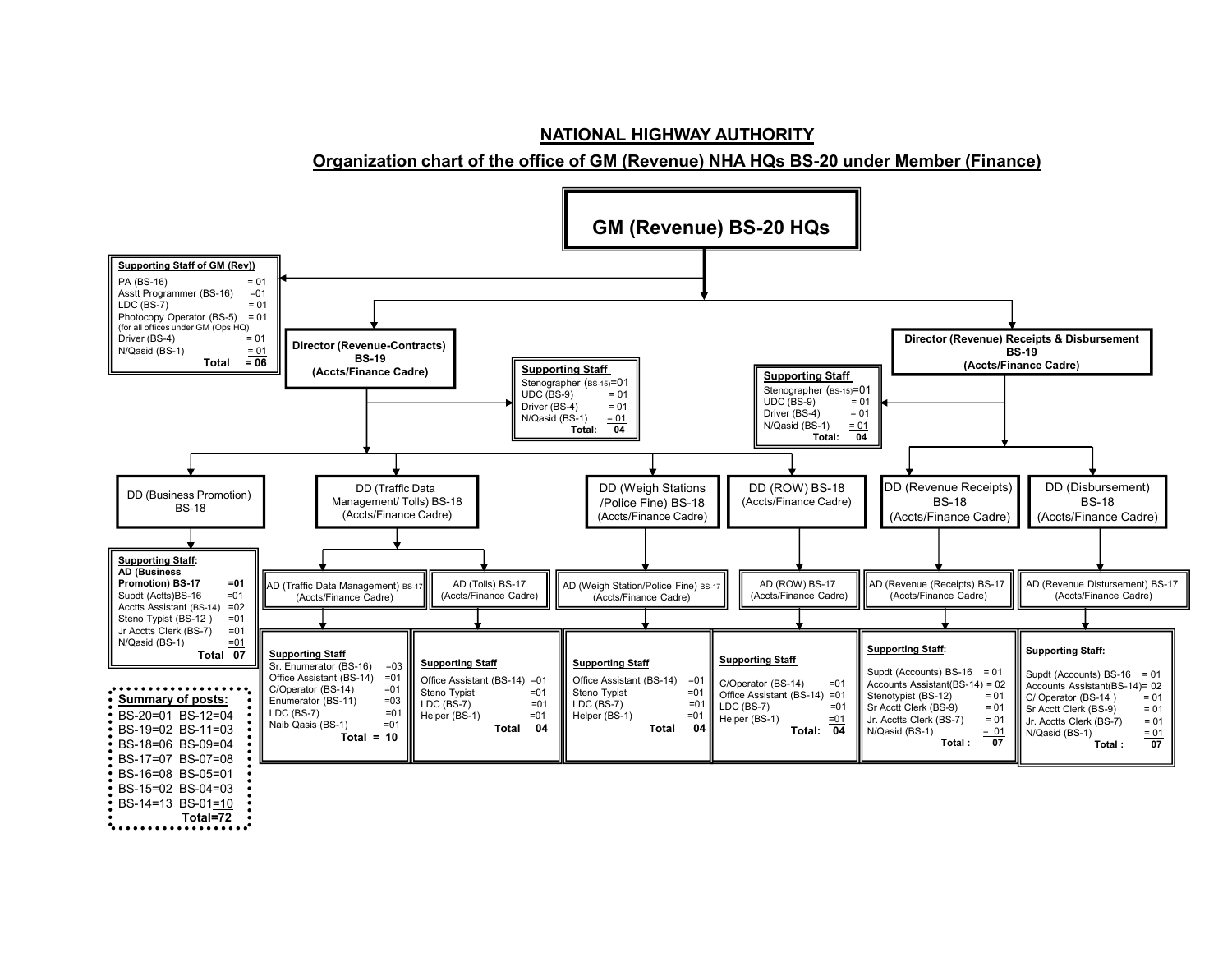#### **Organization chart of the office of GM (Operations) NHA HQs BS-20 under Member (Operations)**

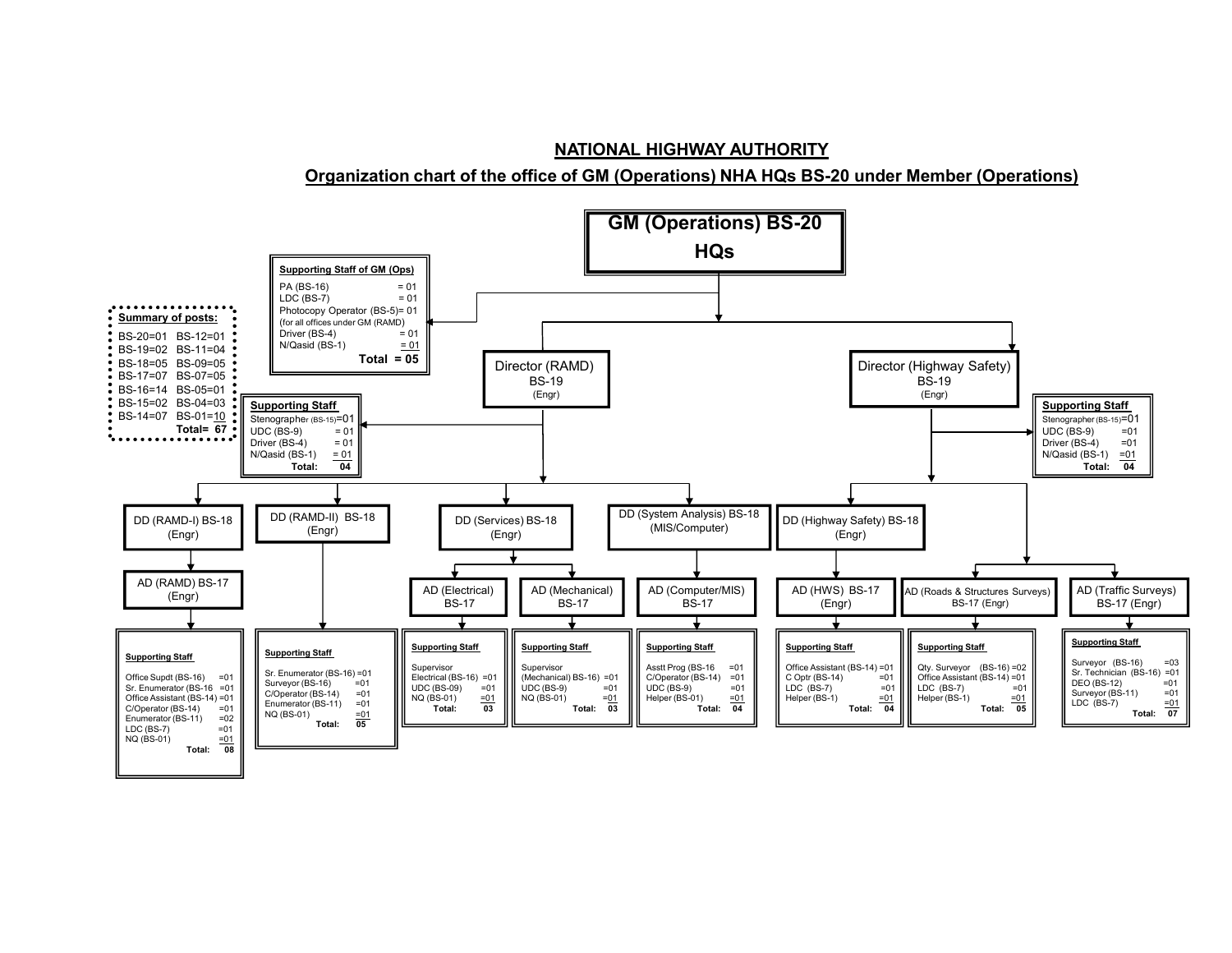# **Organization chart of the office of Member (Admn) BS-20/21 under Chairman NHA**

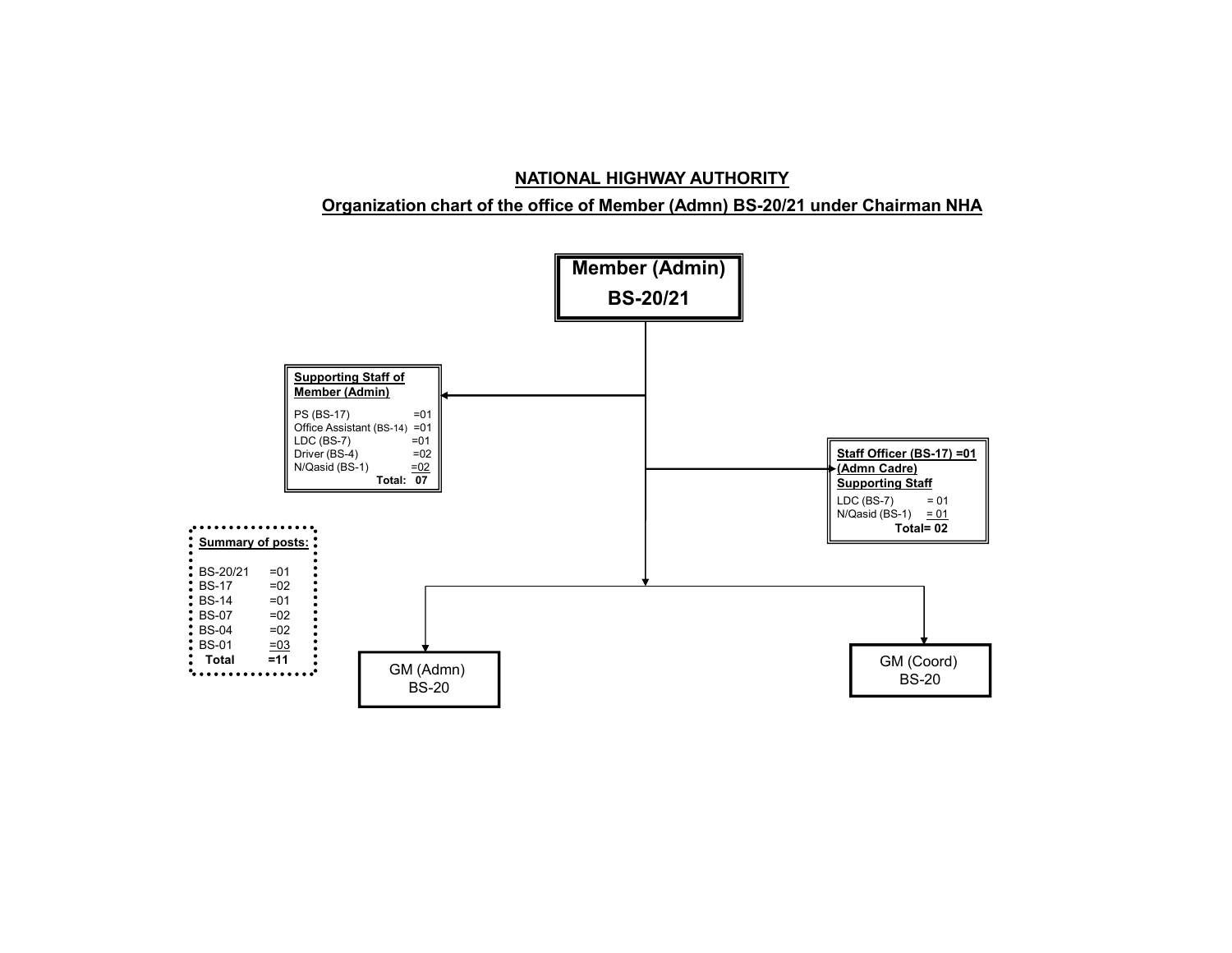**Organization chart of the office of GM (Admin) BS-20 under Member (Admn) NHA**

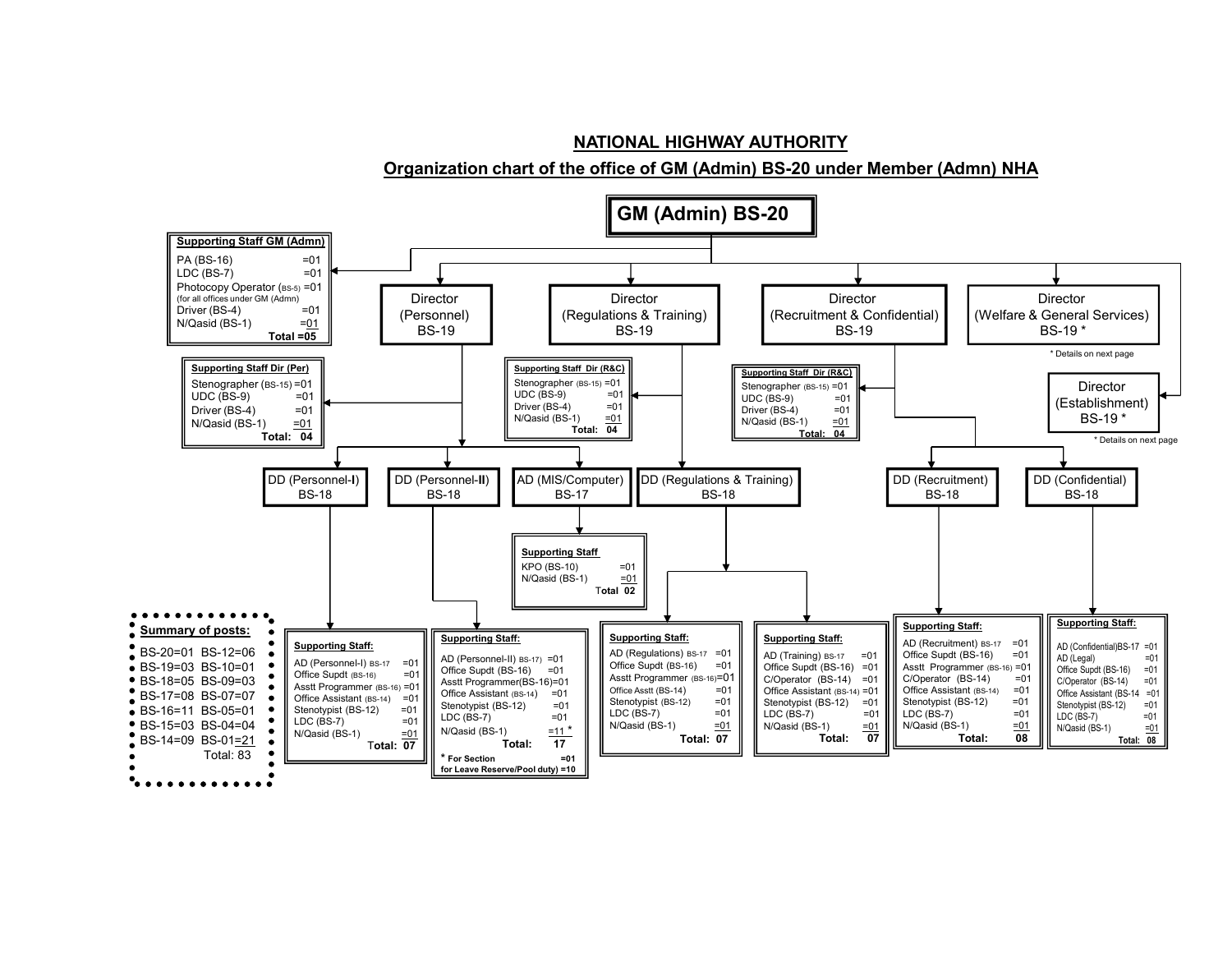# **NATIONAL HIGHWAY AUTHORITY Organization chart of Establishment Wing (HQ) under GM (Admn) NHA**



\*\* LDC (BS-7), One for Section, and one for R&I

\*\*\* For R&I section.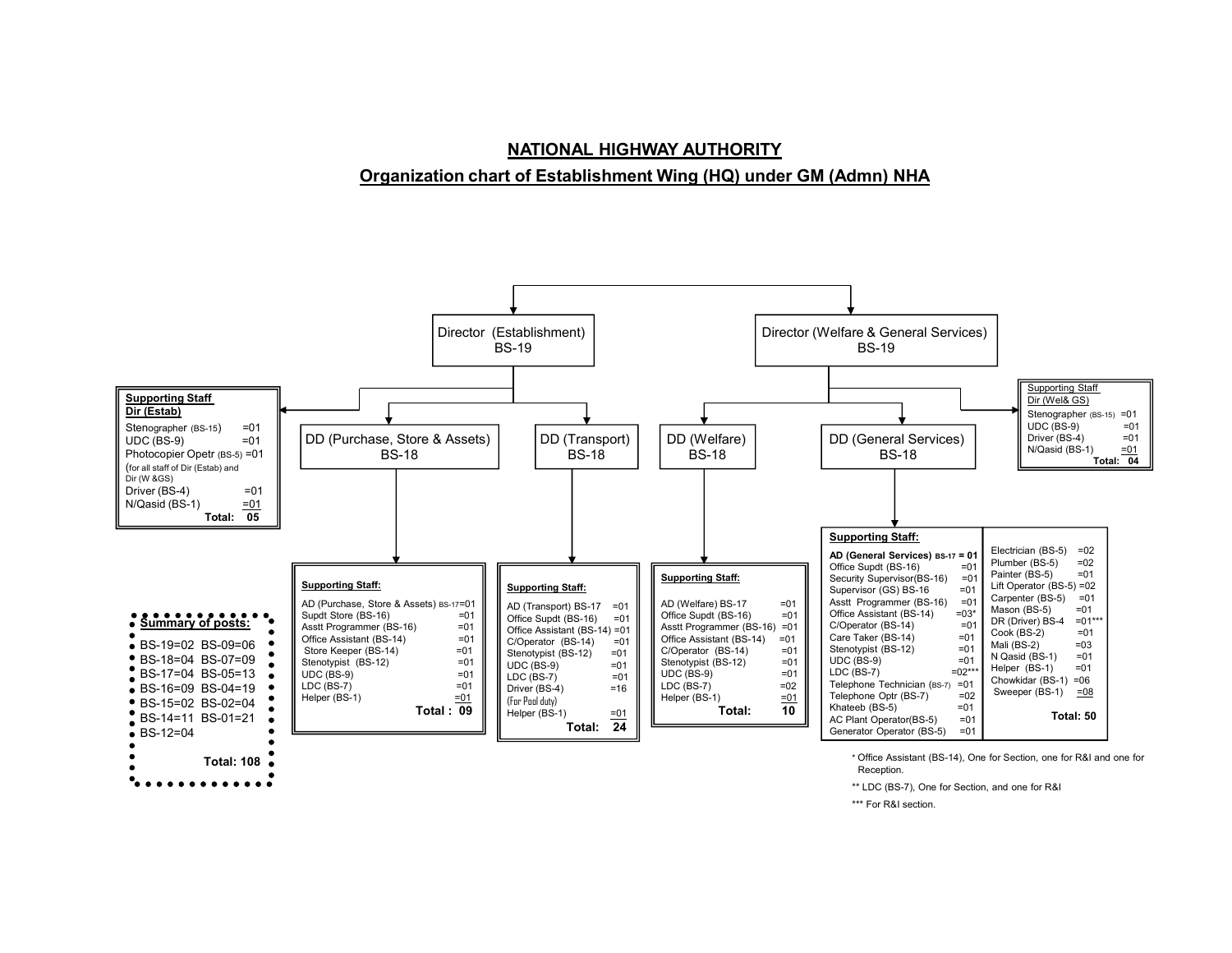# **NATIONAL HIGHWAY AUTHORITY Organization chart of the office of GM (Coord) BS-20 under Member (Admn) NHA**

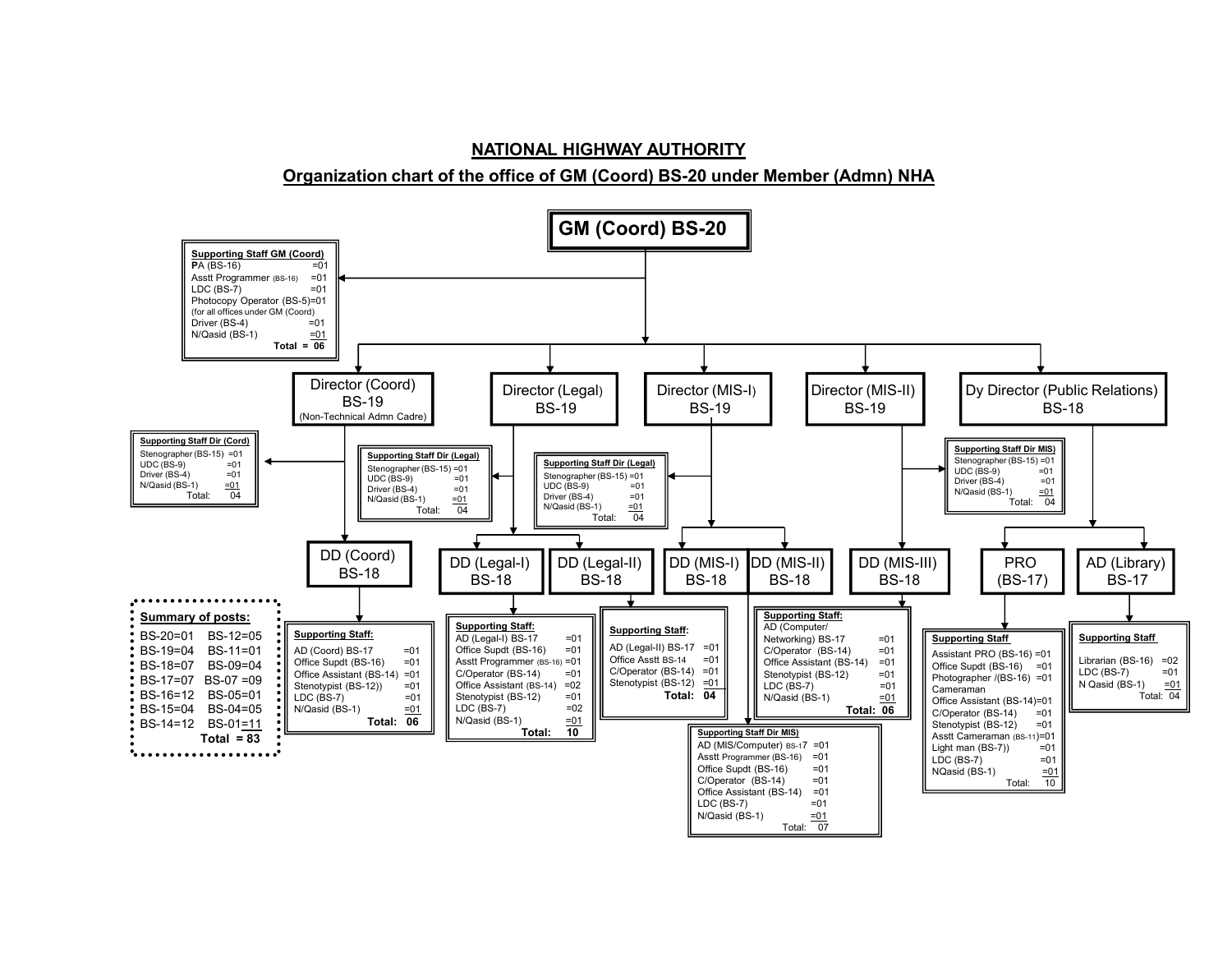# **Organization chart of the office of Member (Construction) BS-20/21 under Chairman NHA**

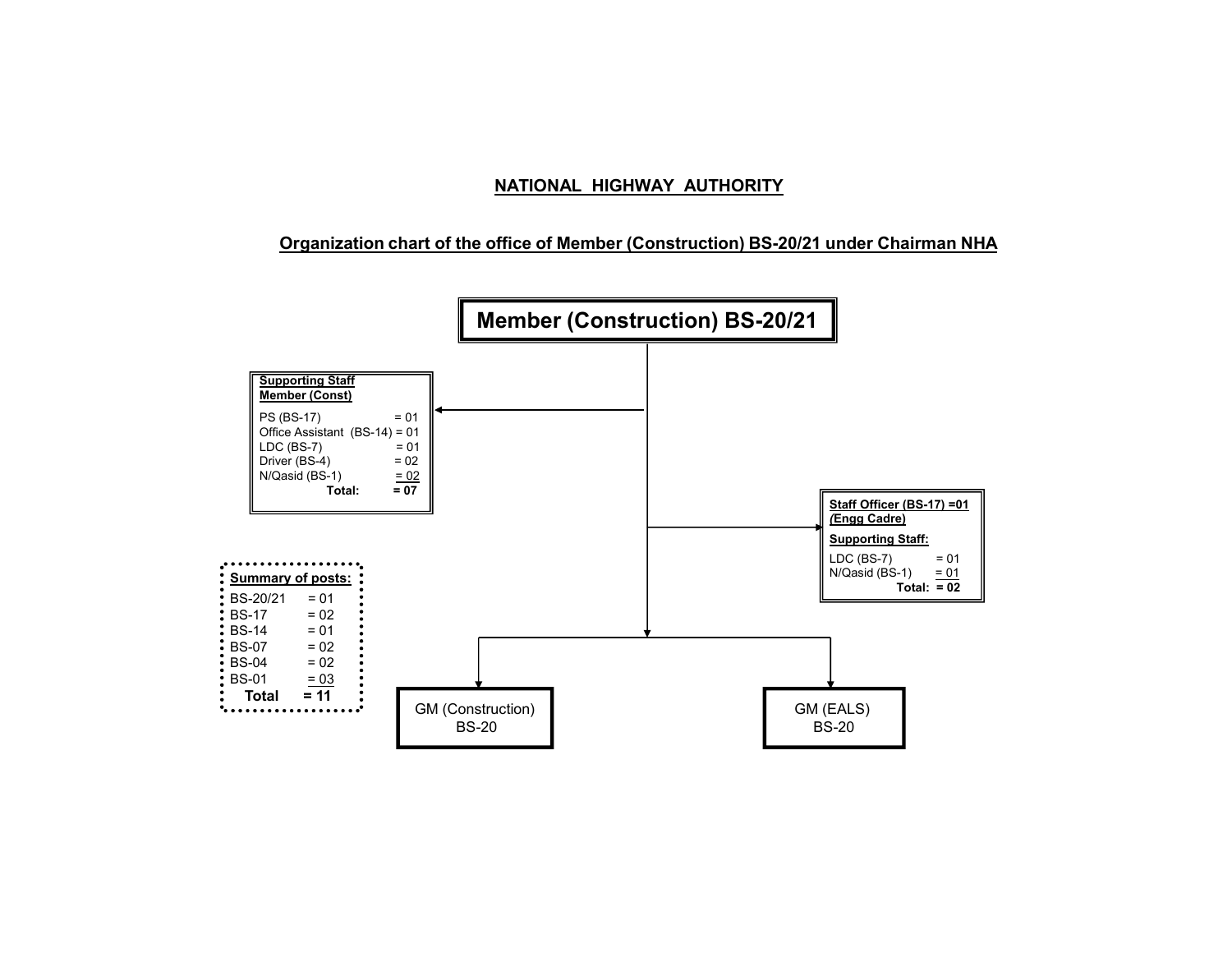**Organization chart of the office of GM (Construction) BS-20 under Member (Construction) NHA**

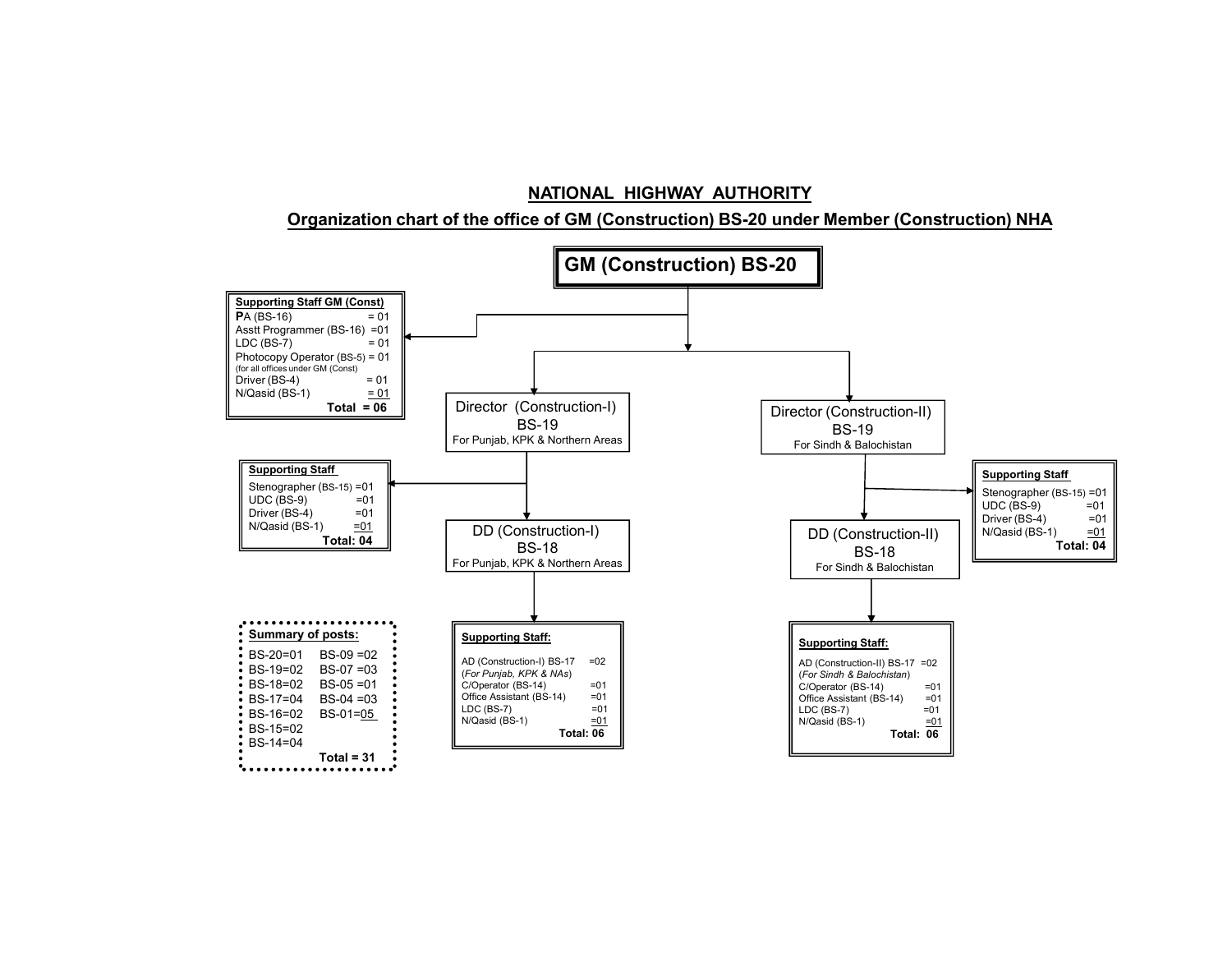#### **Organization chart of the office of GM (EALS) BS-20 under Member (Construction)**

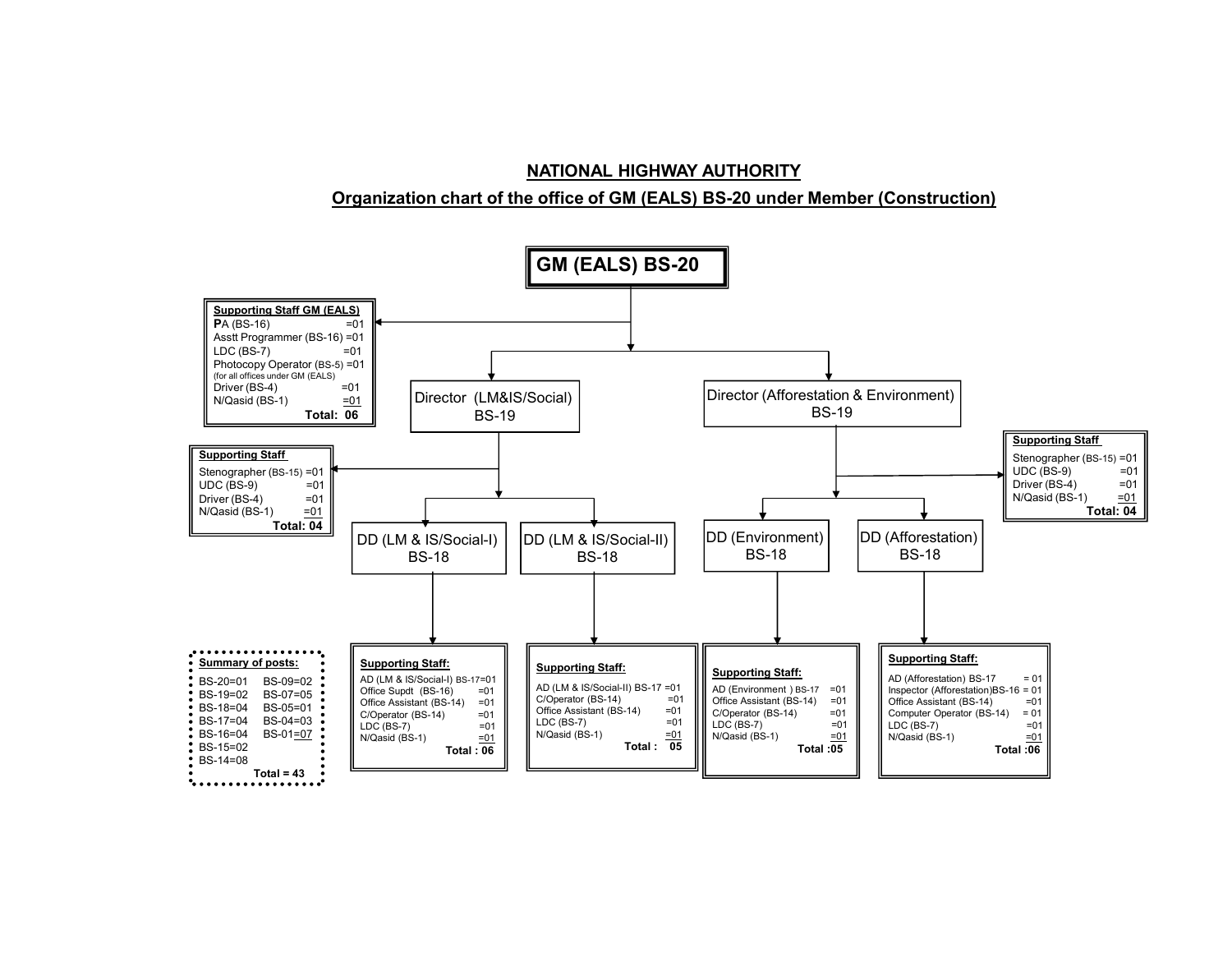# **Organization chart of the office of Member (Finance) BS-20/21under Chairman NHA**

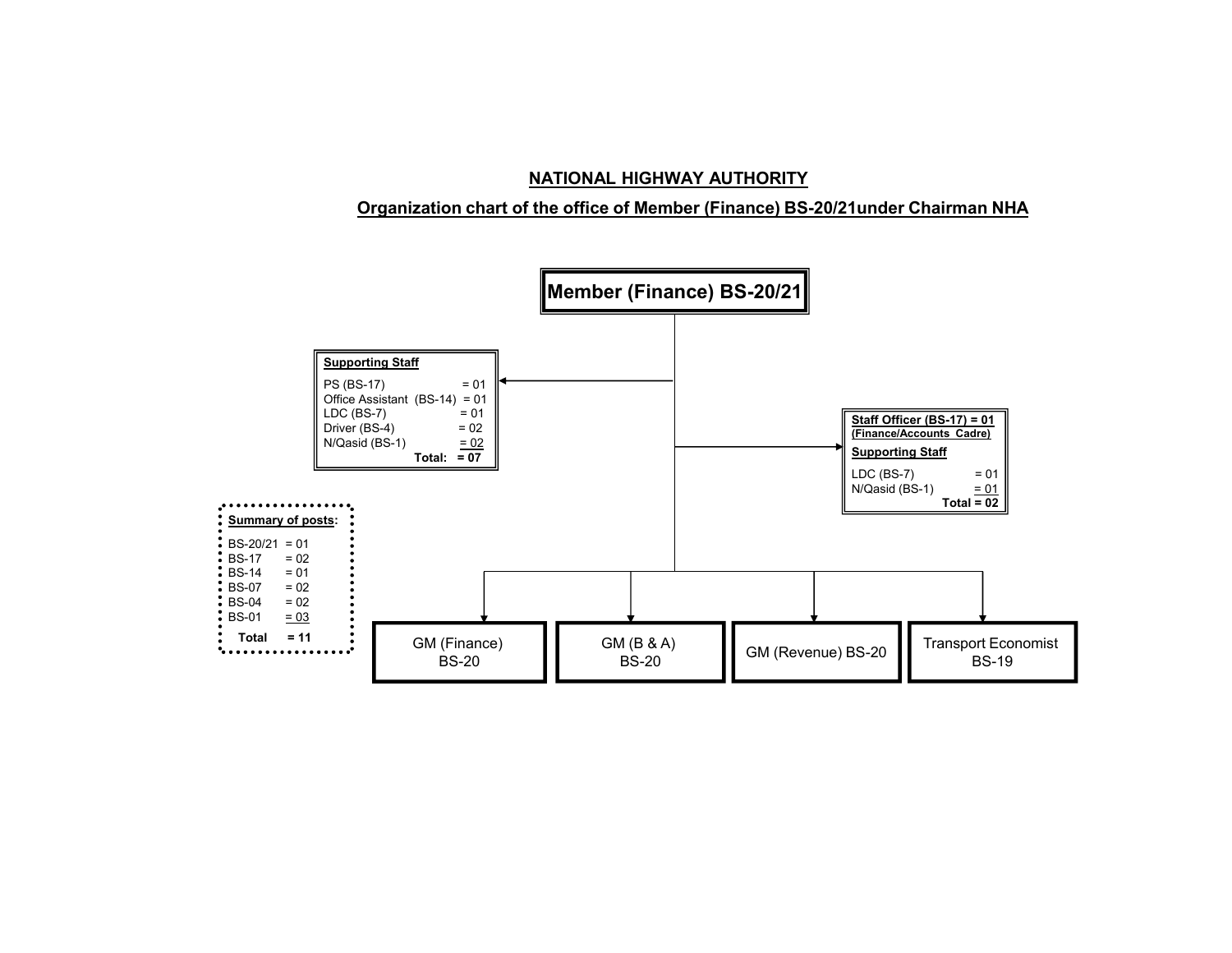# **NATIONAL HIGHWAY AUTHORITY Organization chart of the office of GM (Finance) BS-20 under Member (Finance) NHA**

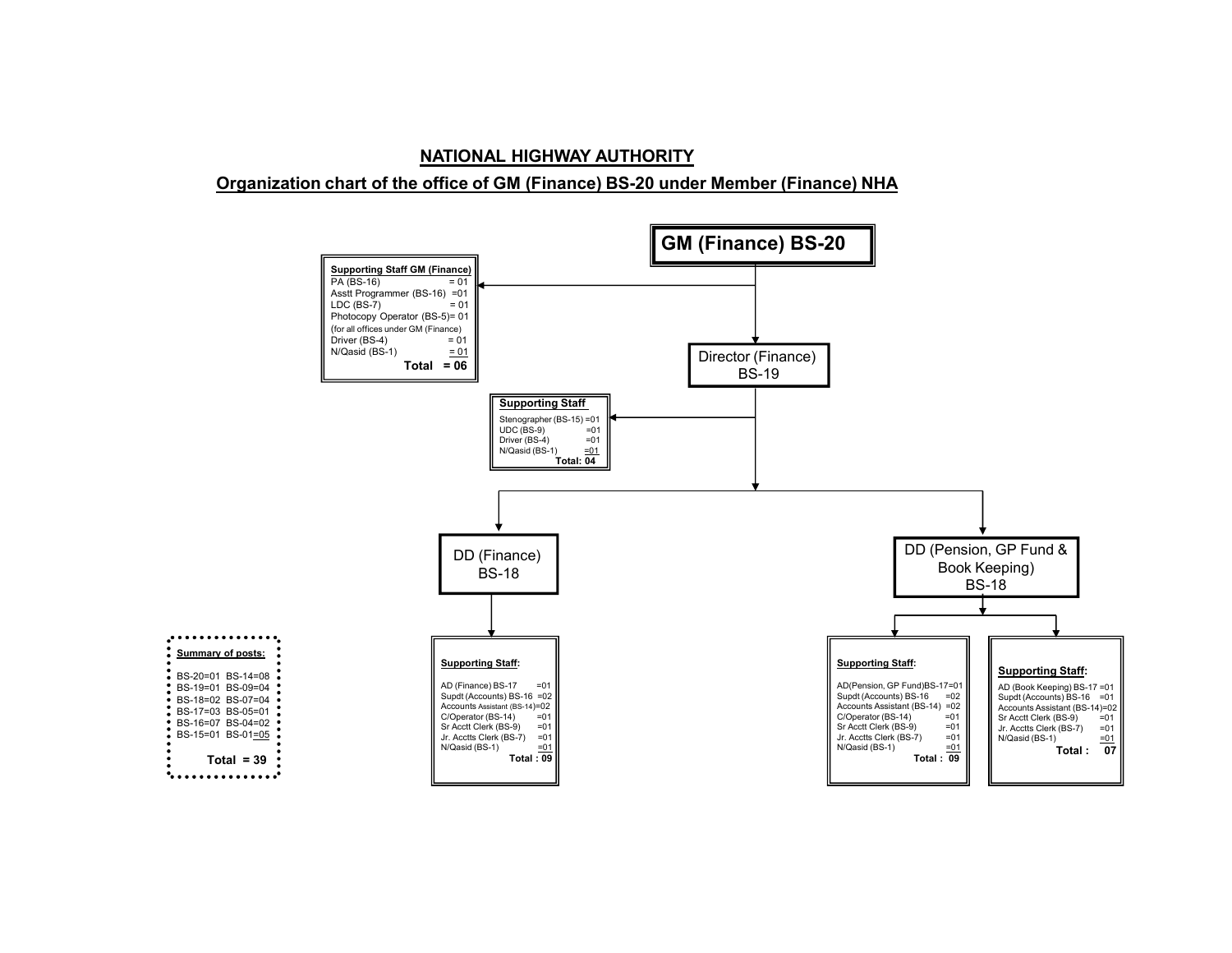# **Organization chart of the office of Transport Economist (BS-19) under Member (Finance) NHA**

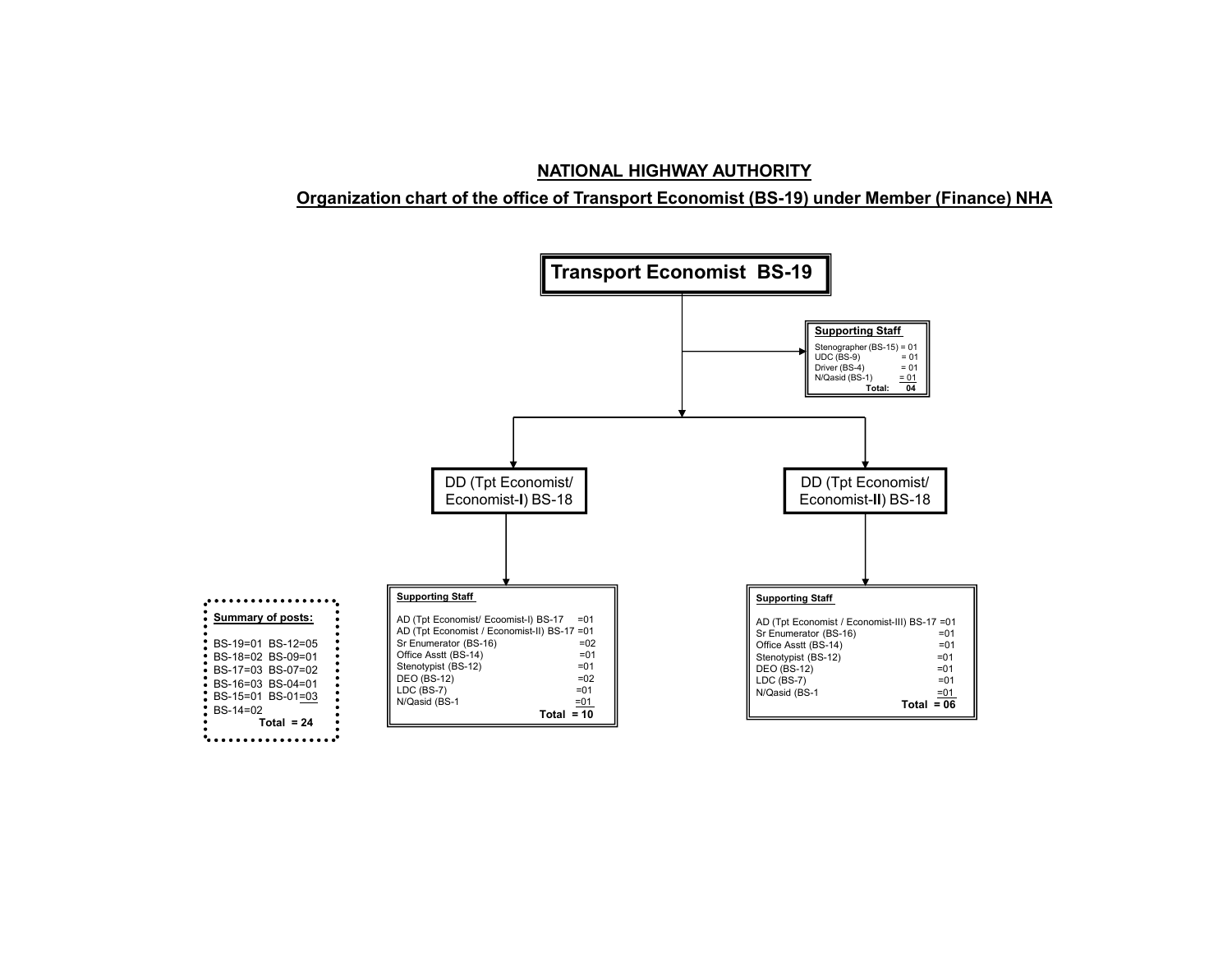

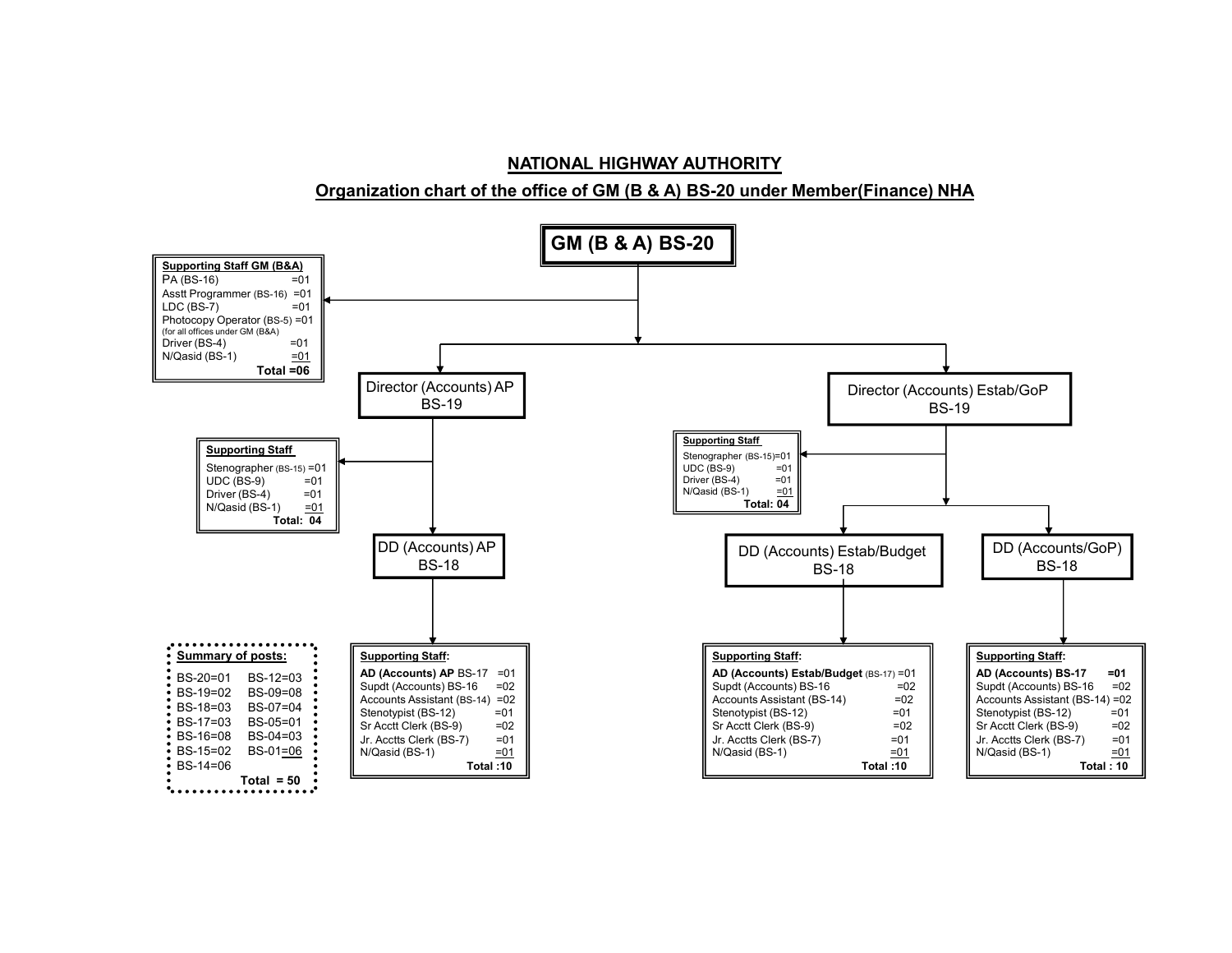**NATIONAL HIGHWAY AUTHORITY Organization chart of the office of GM (Punjab-North) BS-20 Lahore under Member (Operations NHA)**

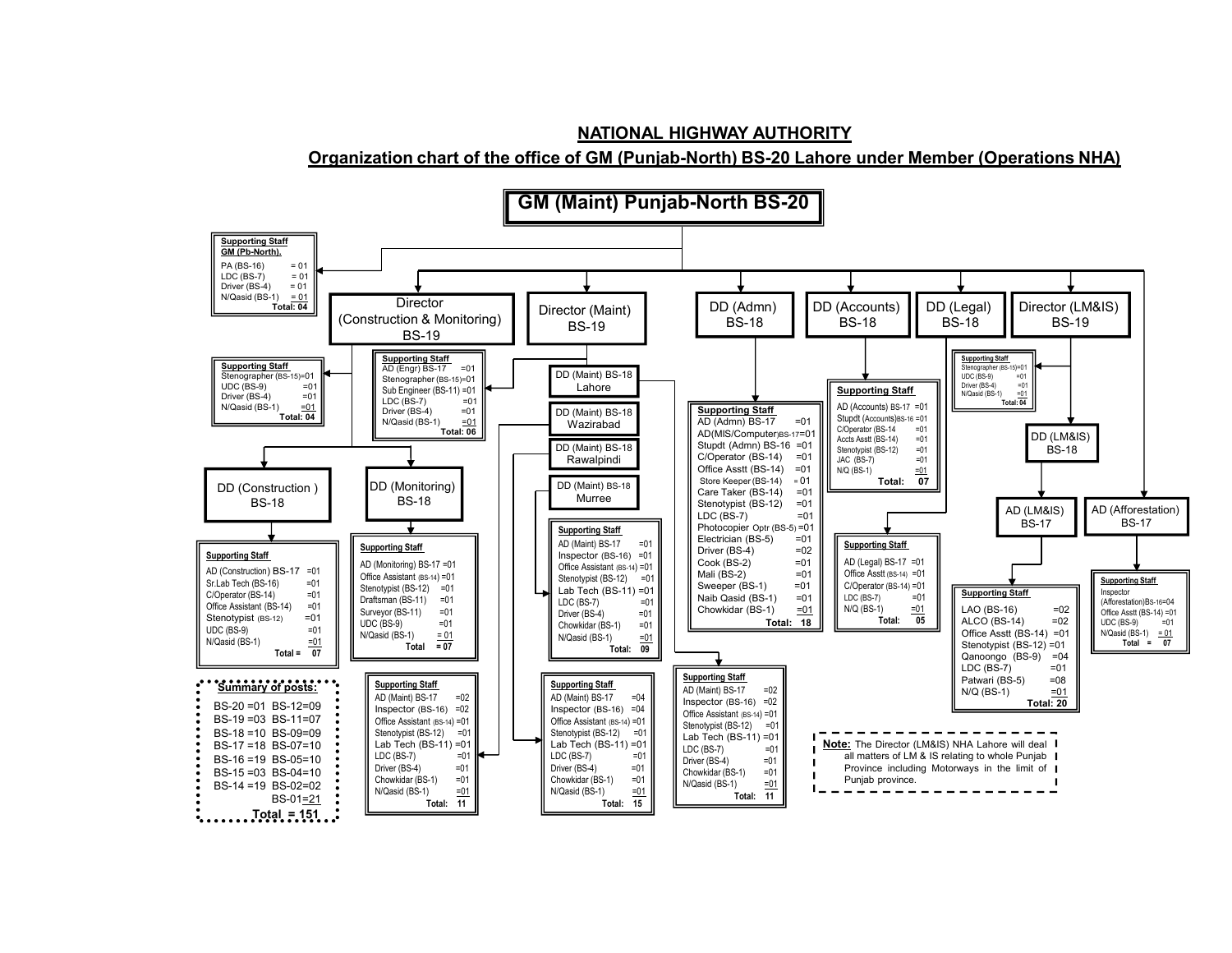**Organization chart of the office of GM (Maint) BS-20 Punjab-South Multan under Member (Operations)**

**GM (Maint) Punjab-South BS-20**

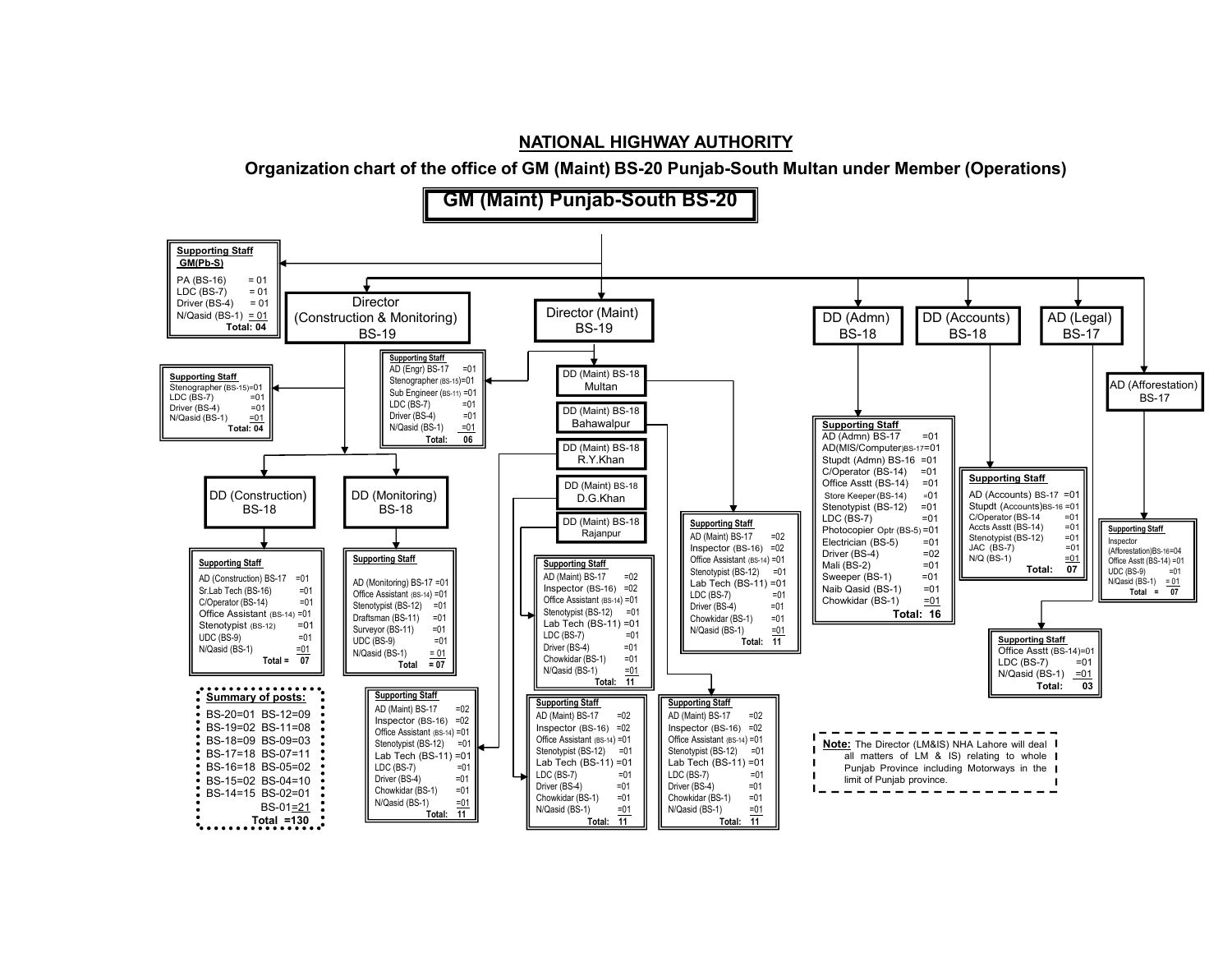**Organization chart of the office of GM (Motorway-North) BS-20 Balkasar under Member (Operations) NHA**

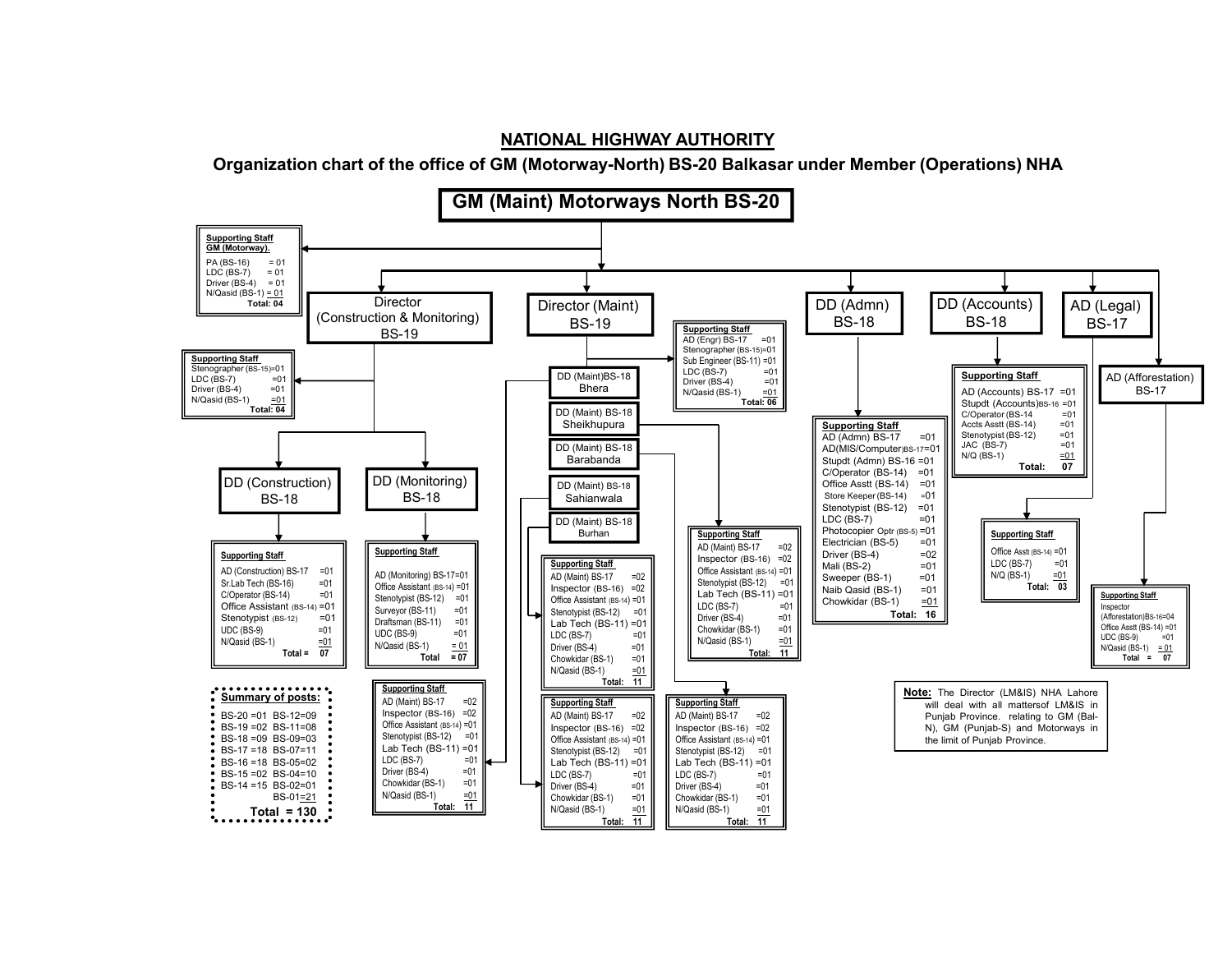# **Organization chart of the office of GM (Motorway-South) BS-20 under Member (Operations) NHA**

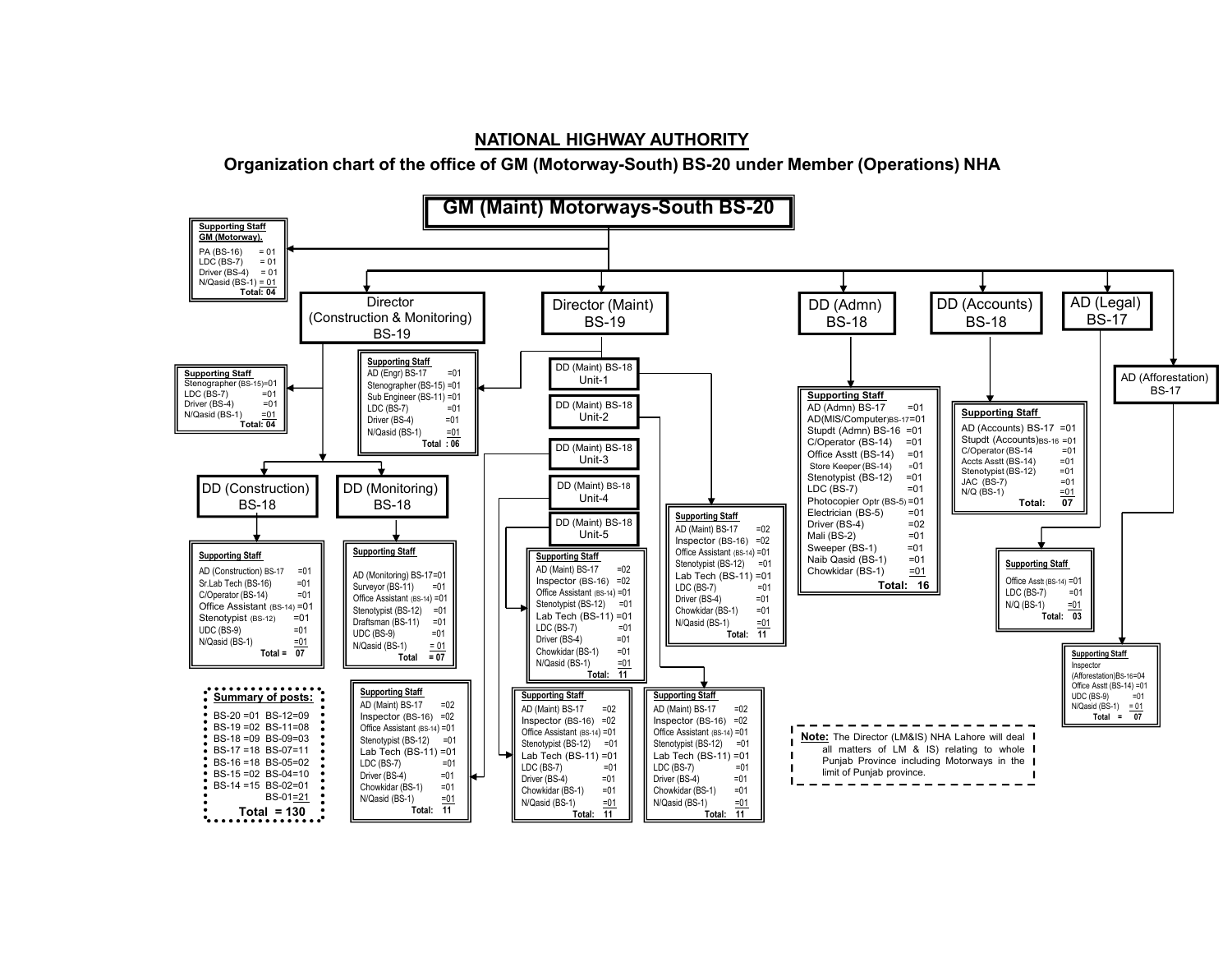**Organization chart of the office of GM (Maint) KPK BS-20 Peshawar under Member (Operations)**

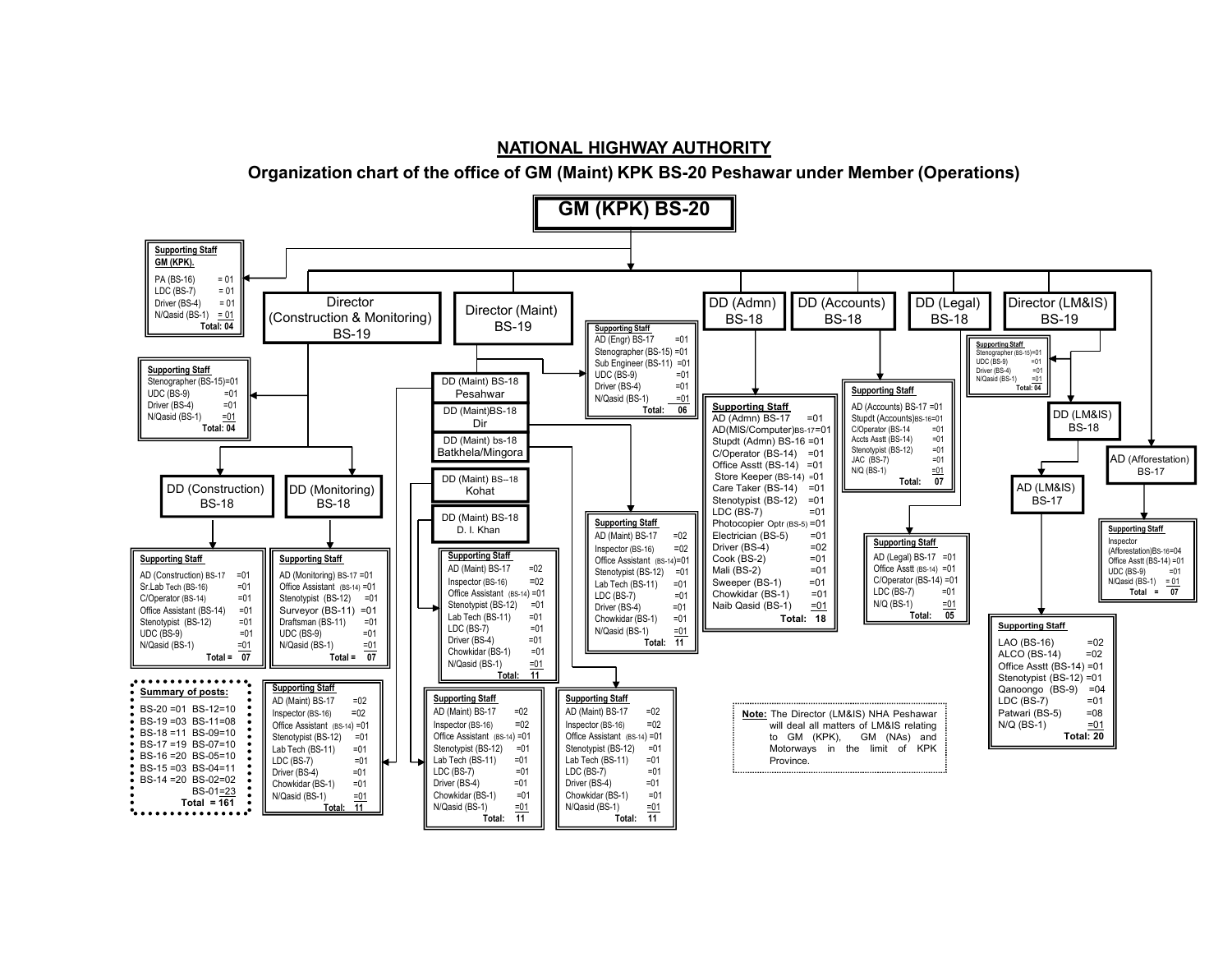**Organization chart of the office of GM (Maint) BS-20 Abbottabad under Member (Operations)**

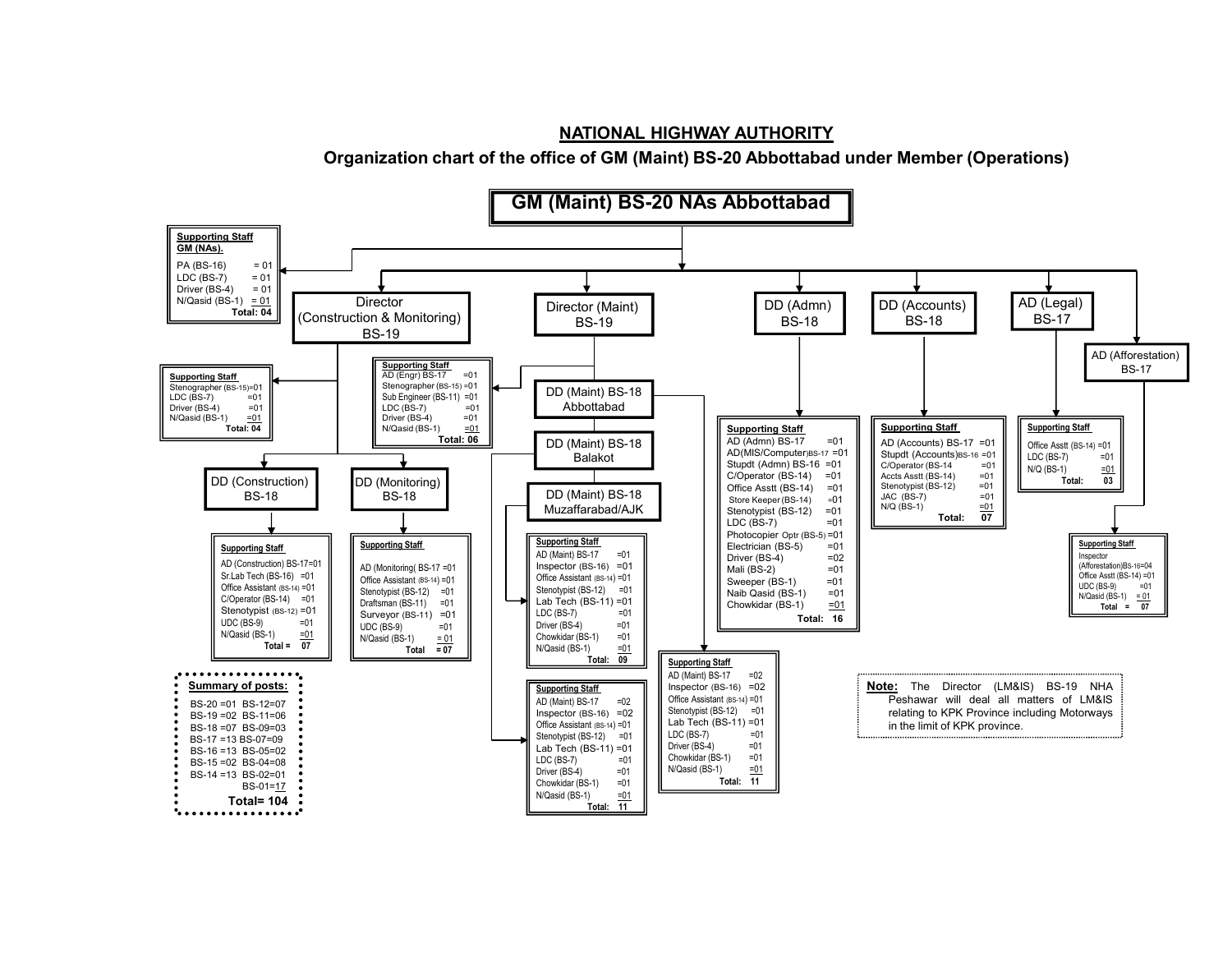## **Organization chart of the office of GM (Maint) Sindh-South BS-20 Karachi Under Member (Operations) NHA**

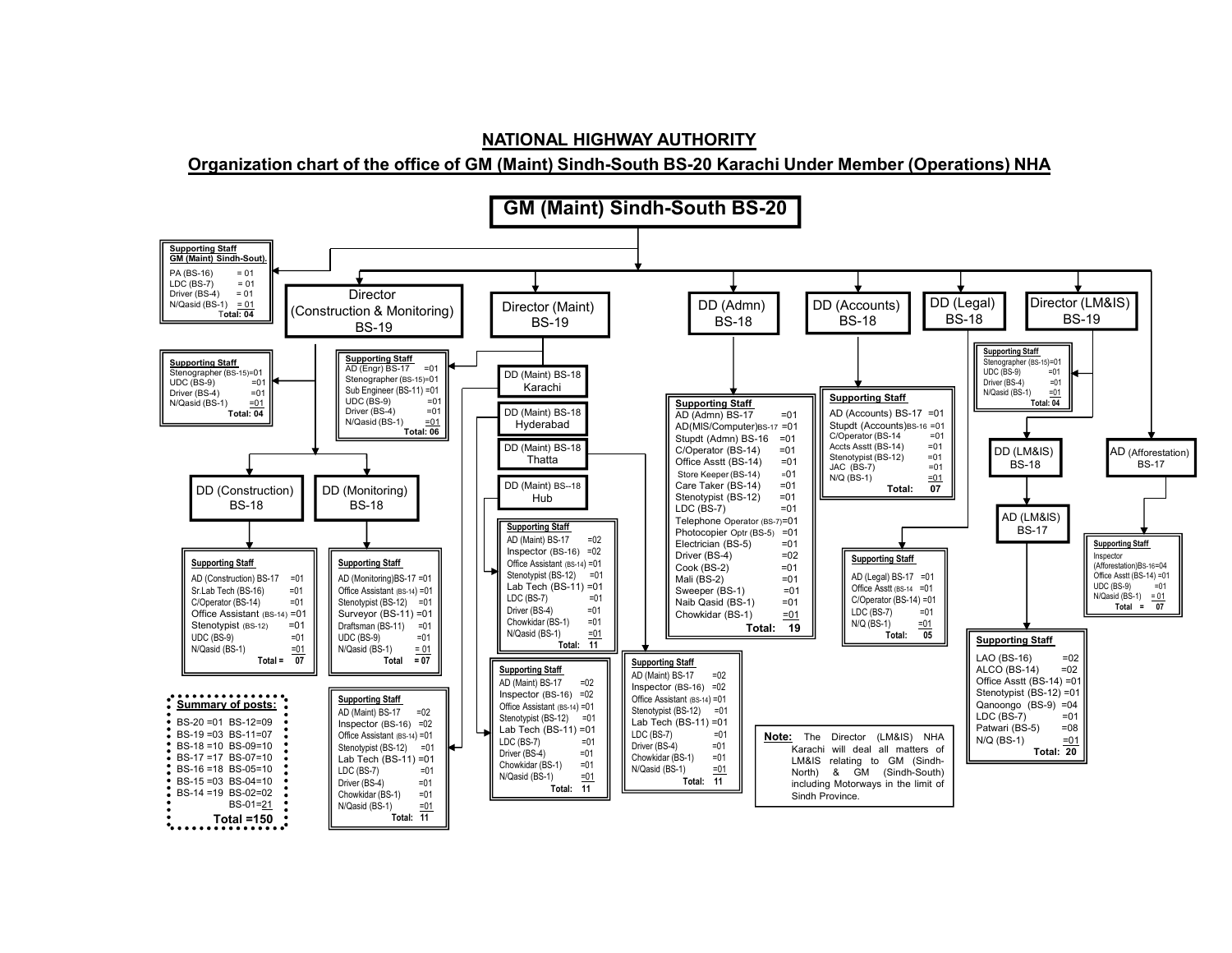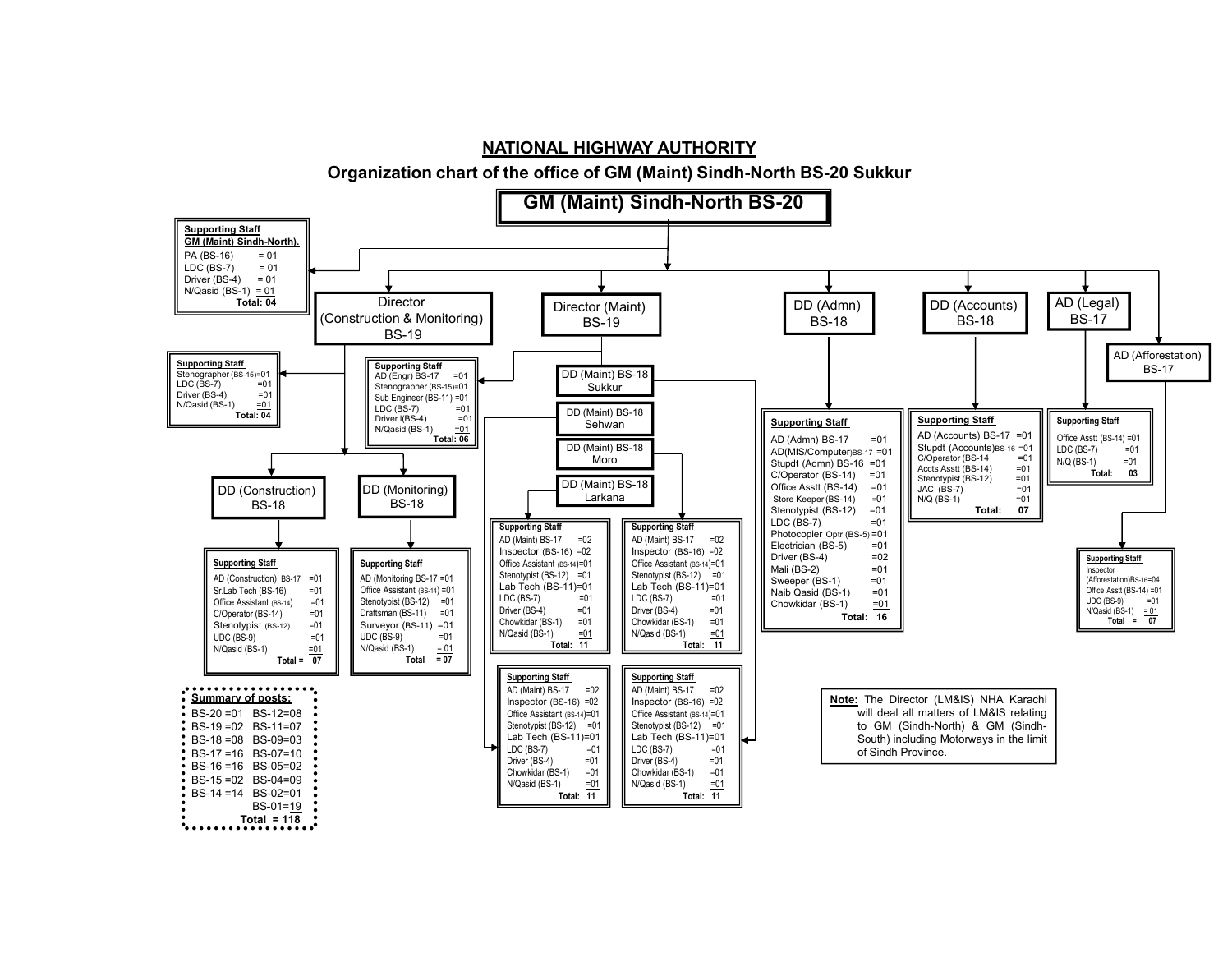**Organization chart of the office of GM (Maint) Balochistan-North BS-20 Quetta under Member (Operations) NHA**